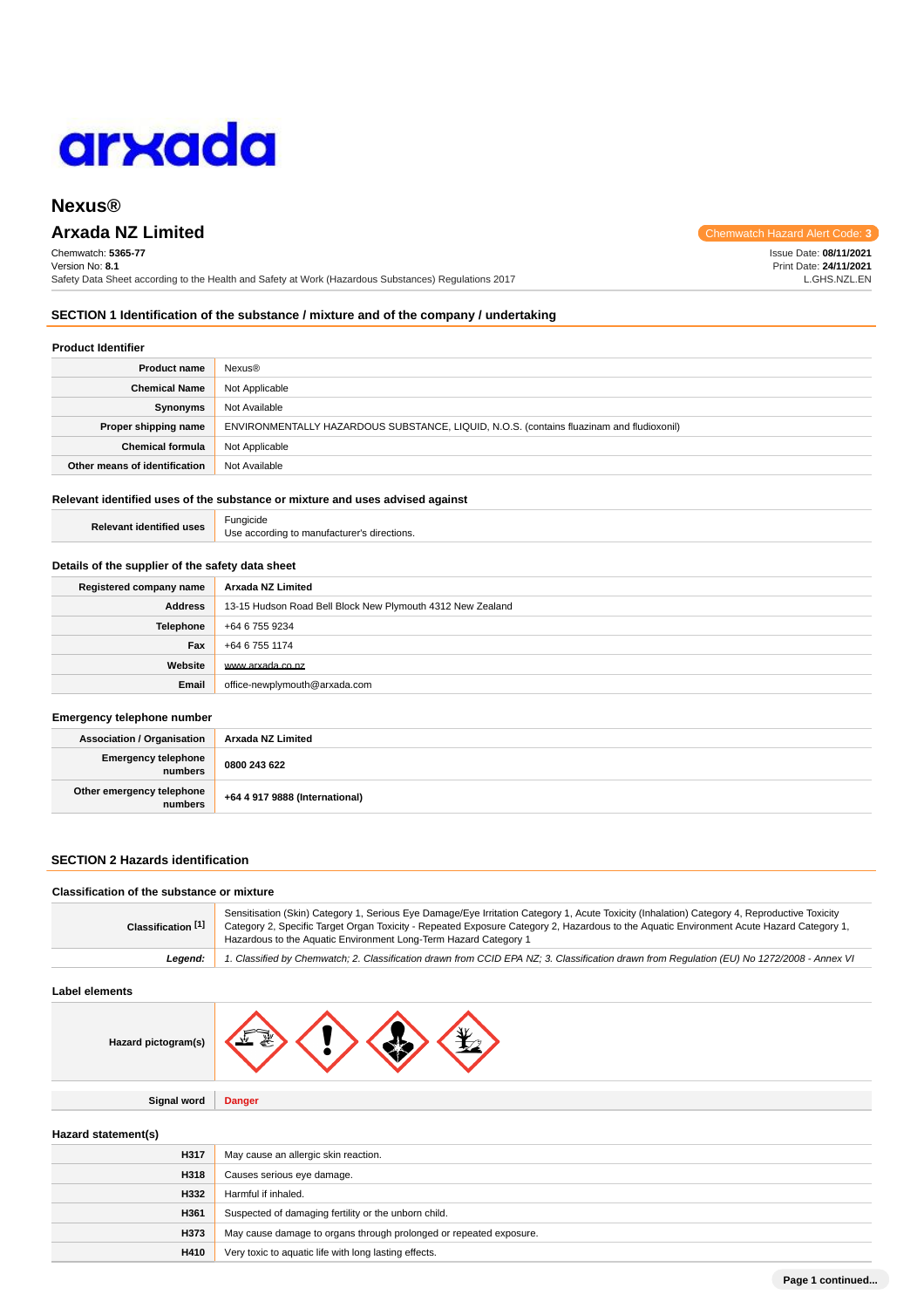### **Precautionary statement(s) Prevention**

| P201 | Obtain special instructions before use.                                          |
|------|----------------------------------------------------------------------------------|
| P260 | Do not breathe mist/vapours/spray.                                               |
| P271 | Use only outdoors or in a well-ventilated area.                                  |
| P280 | Wear protective gloves, protective clothing, eye protection and face protection. |
| P273 | Avoid release to the environment.                                                |
| P272 | Contaminated work clothing should not be allowed out of the workplace.           |

#### **Precautionary statement(s) Response**

| P305+P351+P338 | IF IN EYES: Rinse cautiously with water for several minutes. Remove contact lenses, if present and easy to do. Continue rinsing. |  |
|----------------|----------------------------------------------------------------------------------------------------------------------------------|--|
| P308+P313      | IF exposed or concerned: Get medical advice/attention.                                                                           |  |
| P310           | Immediately call a POISON CENTER/doctor/physician/first aider.                                                                   |  |
| P302+P352      | IF ON SKIN: Wash with plenty of water.                                                                                           |  |
| P333+P313      | If skin irritation or rash occurs: Get medical advice/attention.                                                                 |  |
| P362+P364      | Take off contaminated clothing and wash it before reuse.                                                                         |  |
| P391           | Collect spillage.                                                                                                                |  |
| P304+P340      | IF INHALED: Remove person to fresh air and keep comfortable for breathing.                                                       |  |

### **Precautionary statement(s) Storage**

**P405** Store locked up.

### **Precautionary statement(s) Disposal**

**P501** Dispose of contents/container to authorised hazardous or special waste collection point in accordance with any local regulation.

#### **SECTION 3 Composition / information on ingredients**

### **Substances**

See section below for composition of Mixtures

### **Mixtures**

| <b>CAS No</b> | %[weight]                                               | Name                                                                                                                                        |
|---------------|---------------------------------------------------------|---------------------------------------------------------------------------------------------------------------------------------------------|
| 79622-59-6    | $10 - 20$                                               | fluazinam                                                                                                                                   |
| 131341-86-1   | $5 - 10$                                                | fludioxonil                                                                                                                                 |
| Not Available | >60                                                     | Ingredients determined not to be hazardous                                                                                                  |
| Legend:       | 4. Classification drawn from C&L * EU IOEL Vs available | 1. Classified by Chemwatch; 2. Classification drawn from CCID EPA NZ; 3. Classification drawn from Regulation (EU) No 1272/2008 - Annex VI; |

#### **SECTION 4 First aid measures**

#### **Description of first aid measures**

| <b>Eye Contact</b>  | If this product comes in contact with the eyes:<br>Immediately hold eyelids apart and flush the eye continuously with running water.<br>Ensure complete irrigation of the eye by keeping eyelids apart and away from eye and moving the eyelids by occasionally lifting the upper<br>and lower lids.<br>▶ Continue flushing until advised to stop by the Poisons Information Centre or a doctor, or for at least 15 minutes.<br>Transport to hospital or doctor without delay.<br>Removal of contact lenses after an eye injury should only be undertaken by skilled personnel. |
|---------------------|---------------------------------------------------------------------------------------------------------------------------------------------------------------------------------------------------------------------------------------------------------------------------------------------------------------------------------------------------------------------------------------------------------------------------------------------------------------------------------------------------------------------------------------------------------------------------------|
| <b>Skin Contact</b> | If skin contact occurs:<br>Immediately remove all contaminated clothing, including footwear.<br>Flush skin and hair with running water (and soap if available).<br>Seek medical attention in event of irritation.                                                                                                                                                                                                                                                                                                                                                               |
| Inhalation          | If fumes or combustion products are inhaled remove from contaminated area.<br>Lay patient down. Keep warm and rested.<br>▶ Prostheses such as false teeth, which may block airway, should be removed, where possible, prior to initiating first aid procedures.<br>Apply artificial respiration if not breathing, preferably with a demand valve resuscitator, bag-valve mask device, or pocket mask as trained.<br>Perform CPR if necessary.<br>Transport to hospital, or doctor.                                                                                              |
| Ingestion           | If swallowed do <b>NOT</b> induce vomiting.<br>If vomiting occurs, lean patient forward or place on left side (head-down position, if possible) to maintain open airway and prevent aspiration.<br>• Observe the patient carefully.<br>▶ Never give liquid to a person showing signs of being sleepy or with reduced awareness; i.e. becoming unconscious.<br>▶ Give water to rinse out mouth, then provide liquid slowly and as much as casualty can comfortably drink.<br>Seek medical advice.                                                                                |

## **Indication of any immediate medical attention and special treatment needed**

Treat symptomatically.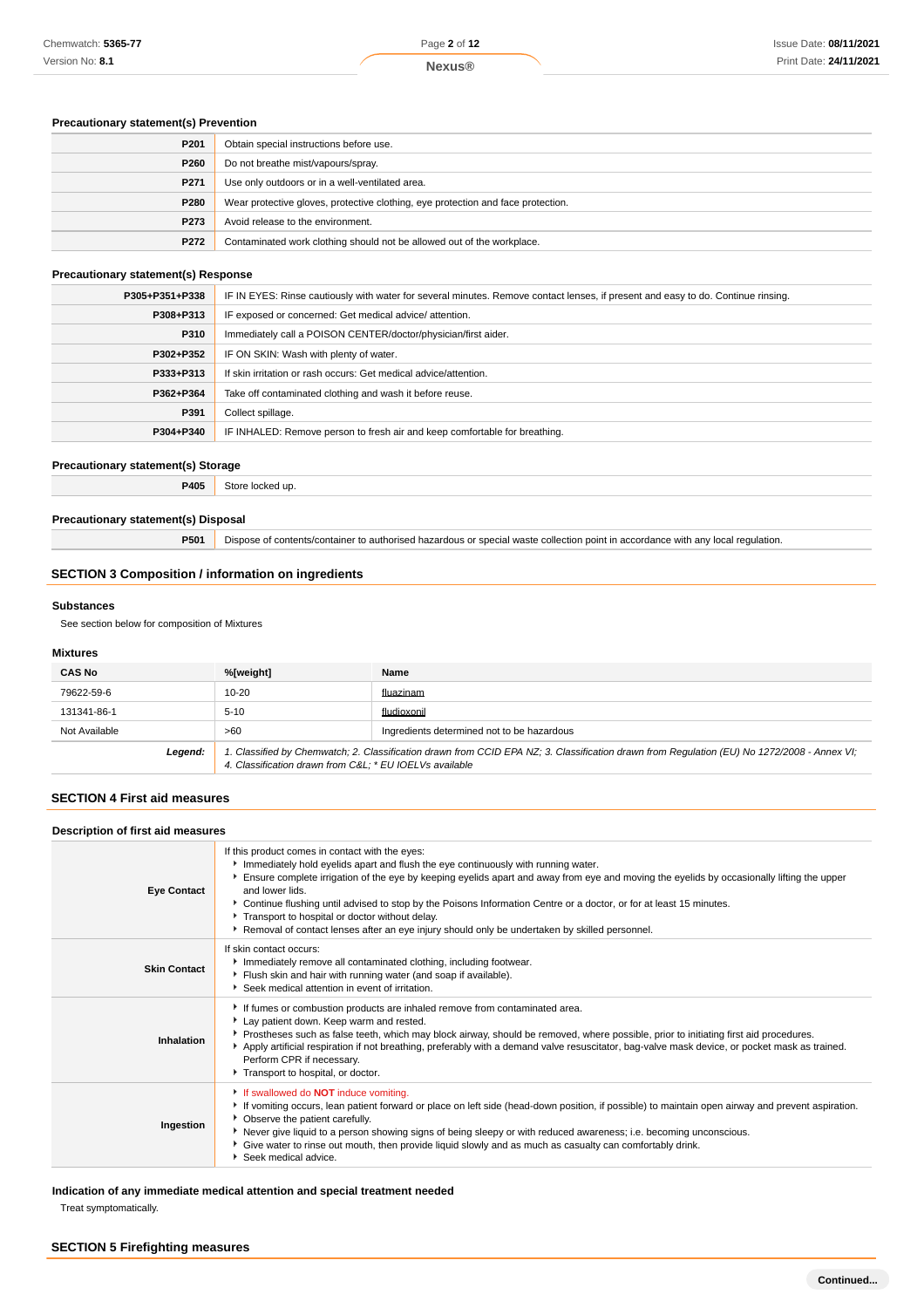### **Extinguishing media**

- Foam.
- Dry chemical powder.
- BCF (where regulations permit).
- ▶ Carbon dioxide.
- Water spray or fog Large fires only.

### **Special hazards arising from the substrate or mixture**

| <b>Fire Incompatibility</b>  | Avoid contamination with oxidising agents i.e. nitrates, oxidising acids, chlorine bleaches, pool chlorine etc. as ignition may result                                                                                                                                                                                                                                                                                                                                                                                                                                                                     |  |  |
|------------------------------|------------------------------------------------------------------------------------------------------------------------------------------------------------------------------------------------------------------------------------------------------------------------------------------------------------------------------------------------------------------------------------------------------------------------------------------------------------------------------------------------------------------------------------------------------------------------------------------------------------|--|--|
| Advice for firefighters      |                                                                                                                                                                                                                                                                                                                                                                                                                                                                                                                                                                                                            |  |  |
| <b>Fire Fighting</b>         | Alert Fire Brigade and tell them location and nature of hazard.<br>▶ Wear full body protective clothing with breathing apparatus.<br>▶ Prevent, by any means available, spillage from entering drains or water course.<br>▶ Use fire fighting procedures suitable for surrounding area.<br>Do not approach containers suspected to be hot.<br>Cool fire exposed containers with water spray from a protected location.<br>If safe to do so, remove containers from path of fire.<br>Equipment should be thoroughly decontaminated after use.                                                               |  |  |
| <b>Fire/Explosion Hazard</b> | The material is not readily combustible under normal conditions.<br>However, it will break down under fire conditions and the organic component may burn.<br>Not considered to be a significant fire risk.<br>Heat may cause expansion or decomposition with violent rupture of containers.<br>Decomposes on heating and may produce toxic fumes of carbon monoxide (CO).<br>May emit acrid smoke.<br>Combustion products include:<br>carbon dioxide (CO2)<br>hydrogen chloride<br>phosgene<br>hydrogen fluoride<br>nitrogen oxides (NOx)<br>other pyrolysis products typical of burning organic material. |  |  |

## **SECTION 6 Accidental release measures**

**Personal precautions, protective equipment and emergency procedures**

See section 8

### **Environmental precautions**

See section 12

### **Methods and material for containment and cleaning up**

| Environmental hazard - contain spillage.<br>Slippery when spilt.<br>Clean up all spills immediately.<br>Avoid breathing vapours and contact with skin and eyes.<br><b>Minor Spills</b><br>▶ Control personal contact with the substance, by using protective equipment.<br>Contain and absorb spill with sand, earth, inert material or vermiculite.<br>▶ Wipe up.<br>Place in a suitable, labelled container for waste disposal.<br>Environmental hazard - contain spillage.<br>Slippery when spilt.<br>Moderate hazard.<br>Clear area of personnel and move upwind.<br>Alert Fire Brigade and tell them location and nature of hazard.<br>▶ Wear breathing apparatus plus protective gloves.<br>▶ Prevent, by any means available, spillage from entering drains or water course.<br>No smoking, naked lights or ignition sources.<br><b>Major Spills</b><br>Increase ventilation.<br>Stop leak if safe to do so.<br>Contain spill with sand, earth or vermiculite.<br>Collect recoverable product into labelled containers for recycling.<br>Absorb remaining product with sand, earth or vermiculite.<br>Collect solid residues and seal in labelled drums for disposal.<br>Wash area and prevent runoff into drains. |  |
|---------------------------------------------------------------------------------------------------------------------------------------------------------------------------------------------------------------------------------------------------------------------------------------------------------------------------------------------------------------------------------------------------------------------------------------------------------------------------------------------------------------------------------------------------------------------------------------------------------------------------------------------------------------------------------------------------------------------------------------------------------------------------------------------------------------------------------------------------------------------------------------------------------------------------------------------------------------------------------------------------------------------------------------------------------------------------------------------------------------------------------------------------------------------------------------------------------------------------|--|
|                                                                                                                                                                                                                                                                                                                                                                                                                                                                                                                                                                                                                                                                                                                                                                                                                                                                                                                                                                                                                                                                                                                                                                                                                           |  |
| If contamination of drains or waterways occurs, advise emergency services.                                                                                                                                                                                                                                                                                                                                                                                                                                                                                                                                                                                                                                                                                                                                                                                                                                                                                                                                                                                                                                                                                                                                                |  |

Personal Protective Equipment advice is contained in Section 8 of the SDS.

### **SECTION 7 Handling and storage**

| Precautions for safe handling |                                                                                                                                                                                                                                                                                                                                                                                                                           |  |
|-------------------------------|---------------------------------------------------------------------------------------------------------------------------------------------------------------------------------------------------------------------------------------------------------------------------------------------------------------------------------------------------------------------------------------------------------------------------|--|
| Safe handling                 | <b>DO NOT</b> allow clothing wet with material to stay in contact with skin<br>Avoid all personal contact, including inhalation.<br>Wear protective clothing when risk of exposure occurs.<br>Use in a well-ventilated area.<br>Prevent concentration in hollows and sumps.<br>DO NOT enter confined spaces until atmosphere has been checked.<br>DO NOT allow material to contact humans, exposed food or food utensils. |  |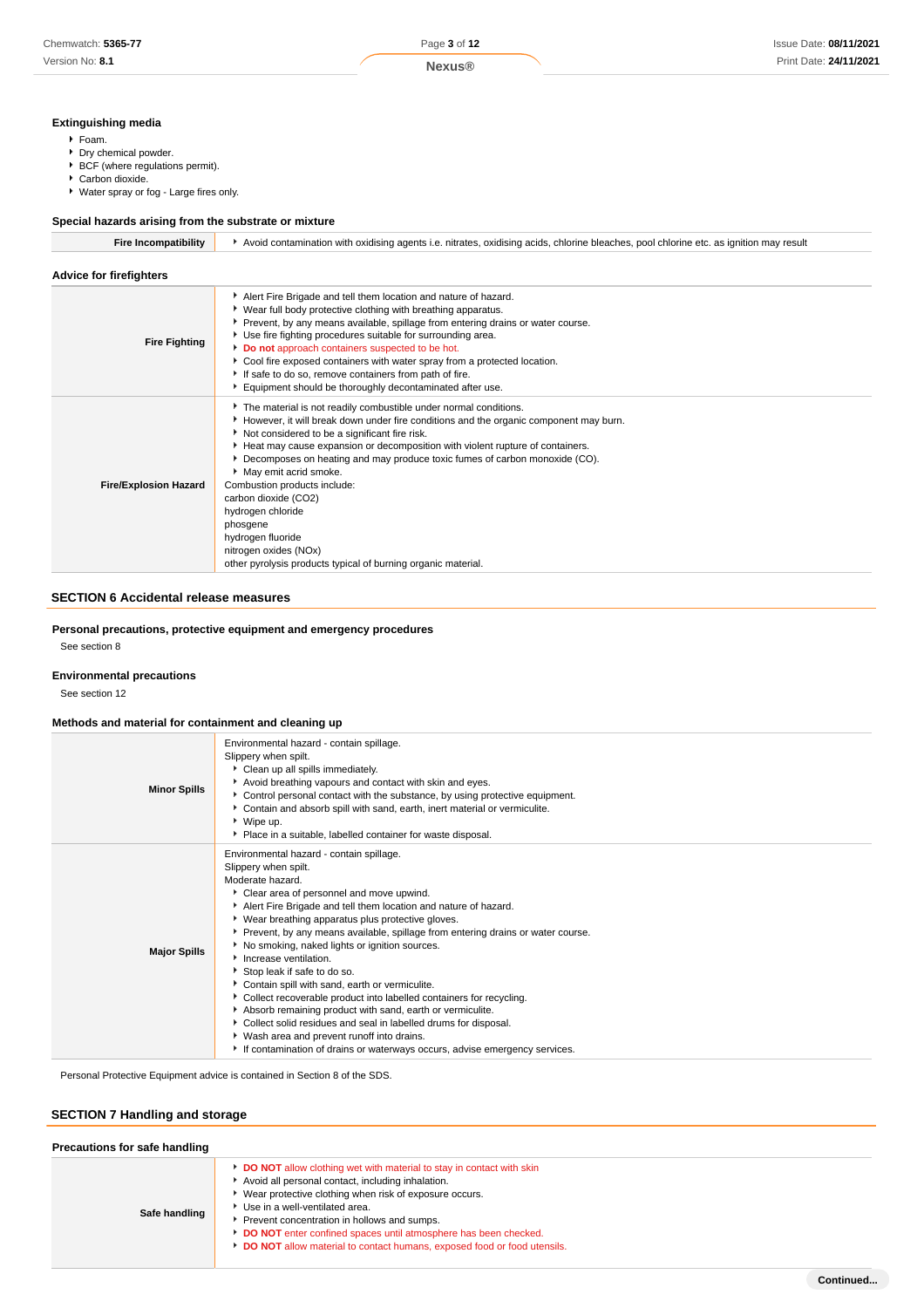|                   | Avoid contact with incompatible materials.<br>V When handling, DO NOT eat, drink or smoke.<br>▶ Keep containers securely sealed when not in use.<br>Avoid physical damage to containers.<br>Always wash hands with soap and water after handling.<br>▶ Work clothes should be laundered separately. Launder contaminated clothing before re-use.<br>▶ Use good occupational work practice.<br>▶ Observe manufacturer's storage and handling recommendations contained within this SDS.<br>Atmosphere should be regularly checked against established exposure standards to ensure safe working conditions are maintained. |
|-------------------|---------------------------------------------------------------------------------------------------------------------------------------------------------------------------------------------------------------------------------------------------------------------------------------------------------------------------------------------------------------------------------------------------------------------------------------------------------------------------------------------------------------------------------------------------------------------------------------------------------------------------|
| Other information | Store in original containers.<br>Keep containers securely sealed.<br>Store in a cool, dry, well-ventilated area.<br>Store away from incompatible materials and foodstuff containers.<br>Protect containers against physical damage and check regularly for leaks.<br>• Observe manufacturer's storage and handling recommendations contained within this SDS.                                                                                                                                                                                                                                                             |

#### **Conditions for safe storage, including any incompatibilities**

| Suitable container      | ▶ Polyethylene or polypropylene container.<br>Packing as recommended by manufacturer.<br>▶ Check all containers are clearly labelled and free from leaks. |  |  |  |  |
|-------------------------|-----------------------------------------------------------------------------------------------------------------------------------------------------------|--|--|--|--|
| Storage incompatibility | Avoid reaction with oxidising agents, bases and strong reducing agents.                                                                                   |  |  |  |  |
|                         |                                                                                                                                                           |  |  |  |  |

**X** — Must not be stored together

**0** — May be stored together with specific preventions

**+** — May be stored together

Note: Depending on other risk factors, compatibility assessment based on the table above may not be relevant to storage situations, particularly where large volumes of dangerous goods are stored and handled. Reference should be made to the Safety Data Sheets for each substance or article and risks assessed accordingly.

### **SECTION 8 Exposure controls / personal protection**

#### **Control parameters**

**Occupational Exposure Limits (OEL)**

**INGREDIENT DATA**

Not Available

### **Emergency Limits**

| Ingredient    | TEEL-1        | TEEL-2        |                     | TEEL-3        |
|---------------|---------------|---------------|---------------------|---------------|
| <b>Nexus®</b> | Not Available | Not Available |                     | Not Available |
|               |               |               |                     |               |
| Ingredient    | Original IDLH |               | <b>Revised IDLH</b> |               |
| fluazinam     | Not Available |               | Not Available       |               |
| fludioxonil   | Not Available |               | Not Available       |               |

#### **Occupational Exposure Banding**

| Ingredient | <b>Occupational Exposure Band Rating</b>                                                                                                                                                                                                                                                                                                                                 | <b>Occupational Exposure Band Limit</b> |  |
|------------|--------------------------------------------------------------------------------------------------------------------------------------------------------------------------------------------------------------------------------------------------------------------------------------------------------------------------------------------------------------------------|-----------------------------------------|--|
| fluazinam  |                                                                                                                                                                                                                                                                                                                                                                          | $\leq$ 0.01 mg/m <sup>3</sup>           |  |
| Notes:     | Occupational exposure banding is a process of assigning chemicals into specific categories or bands based on a chemical's potency and the<br>adverse health outcomes associated with exposure. The output of this process is an occupational exposure band (OEB), which corresponds to a<br>range of exposure concentrations that are expected to protect worker health. |                                         |  |

### **MATERIAL DATA**

#### **Exposure controls**

| Appropriate engineering<br>controls | Engineering controls are used to remove a hazard or place a barrier between the worker and the hazard. Well-designed engineering controls can<br>be highly effective in protecting workers and will typically be independent of worker interactions to provide this high level of protection.<br>The basic types of engineering controls are:<br>Process controls which involve changing the way a job activity or process is done to reduce the risk.<br>Enclosure and/or isolation of emission source which keeps a selected hazard "physically" away from the worker and ventilation that strategically<br>"adds" and "removes" air in the work environment. Ventilation can remove or dilute an air contaminant if designed properly. The design of a<br>ventilation system must match the particular process and chemical or contaminant in use.<br>Employers may need to use multiple types of controls to prevent employee overexposure.<br>Local exhaust ventilation usually required. If risk of overexposure exists, wear approved respirator. Correct fit is essential to obtain adequate<br>protection. Supplied-air type respirator may be required in special circumstances. Correct fit is essential to ensure adequate protection.<br>An approved self contained breathing apparatus (SCBA) may be required in some situations.<br>Provide adequate ventilation in warehouse or closed storage area. Air contaminants generated in the workplace possess varying "escape"<br>velocities which, in turn, determine the "capture velocities" of fresh circulating air required to effectively remove the contaminant. |            |
|-------------------------------------|-------------------------------------------------------------------------------------------------------------------------------------------------------------------------------------------------------------------------------------------------------------------------------------------------------------------------------------------------------------------------------------------------------------------------------------------------------------------------------------------------------------------------------------------------------------------------------------------------------------------------------------------------------------------------------------------------------------------------------------------------------------------------------------------------------------------------------------------------------------------------------------------------------------------------------------------------------------------------------------------------------------------------------------------------------------------------------------------------------------------------------------------------------------------------------------------------------------------------------------------------------------------------------------------------------------------------------------------------------------------------------------------------------------------------------------------------------------------------------------------------------------------------------------------------------------------------------------------------------------------------------------|------------|
|                                     | Type of Contaminant:                                                                                                                                                                                                                                                                                                                                                                                                                                                                                                                                                                                                                                                                                                                                                                                                                                                                                                                                                                                                                                                                                                                                                                                                                                                                                                                                                                                                                                                                                                                                                                                                                | Air Speed: |
|                                     | $0.25 - 0.5$ m/s<br>solvent, vapours, degreasing etc., evaporating from tank (in still air).<br>$(50-100)$ f/min.)                                                                                                                                                                                                                                                                                                                                                                                                                                                                                                                                                                                                                                                                                                                                                                                                                                                                                                                                                                                                                                                                                                                                                                                                                                                                                                                                                                                                                                                                                                                  |            |
|                                     |                                                                                                                                                                                                                                                                                                                                                                                                                                                                                                                                                                                                                                                                                                                                                                                                                                                                                                                                                                                                                                                                                                                                                                                                                                                                                                                                                                                                                                                                                                                                                                                                                                     |            |
|                                     |                                                                                                                                                                                                                                                                                                                                                                                                                                                                                                                                                                                                                                                                                                                                                                                                                                                                                                                                                                                                                                                                                                                                                                                                                                                                                                                                                                                                                                                                                                                                                                                                                                     |            |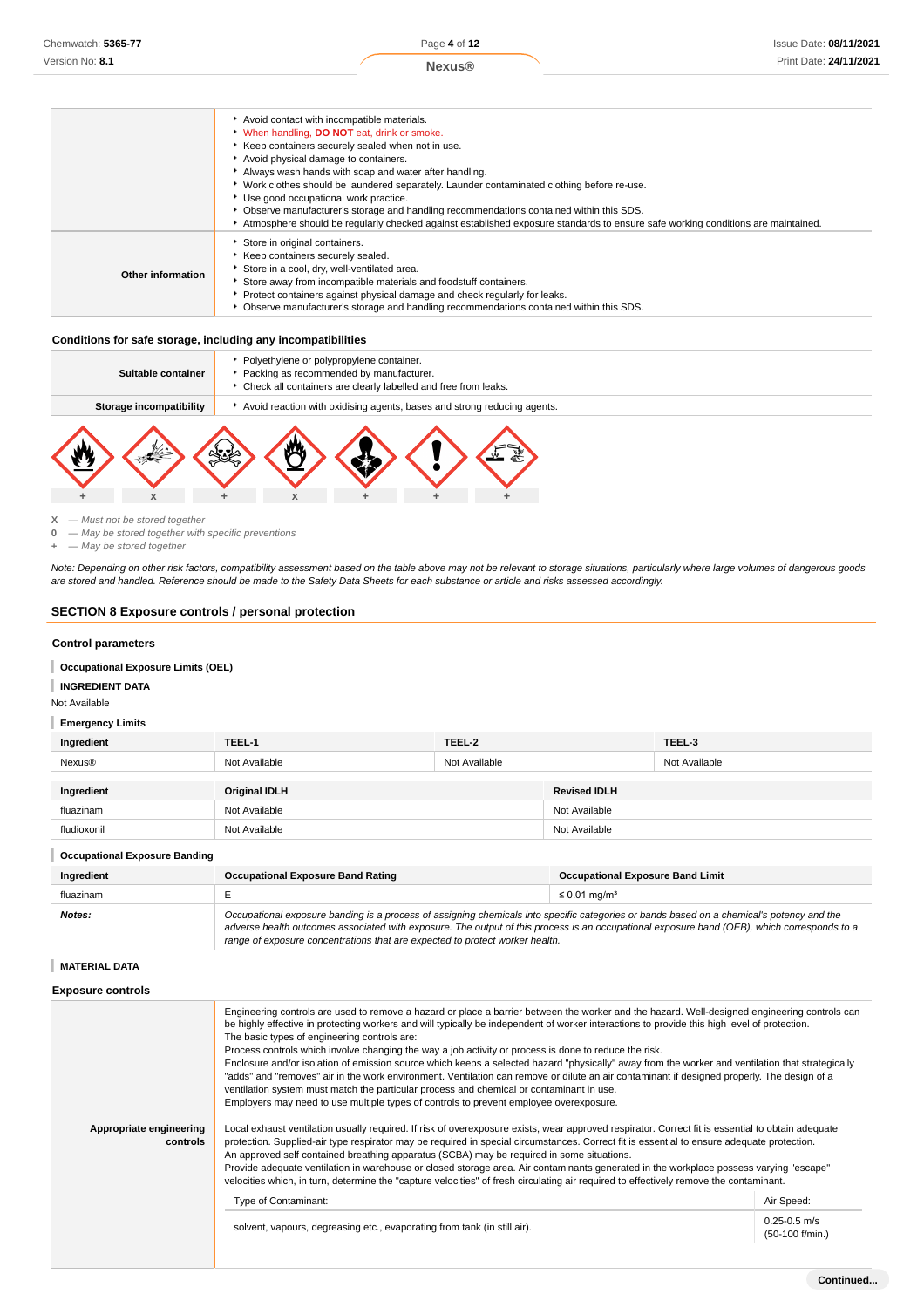|                              | aerosols, fumes from pouring operations, intermittent container filling, low speed conveyer transfers, welding, spray<br>drift, plating acid fumes, pickling (released at low velocity into zone of active generation)                                                                                                                                                                                                                                                                                                                                                                                                                                                                                                                                                                                                                                                                                                                                                                                                                                                                                                                                                                                                                                                                                                                                                                                                                                                                                                                                                                                                                                                                                                                                                                                                                                                                                                                                                                                                                                                                                                                                                                                                                                                                                                                                                                                                                                                                                                                                                                                                                                                                                                                                                                                                                                                                                                                                                                                                                                                                                                                                                                                                                                                                                                                                                                                                                                                                                                                                                                                                                                                                                                                                                                                 |                                     | 0.5-1 m/s (100-200<br>f/min.) |
|------------------------------|--------------------------------------------------------------------------------------------------------------------------------------------------------------------------------------------------------------------------------------------------------------------------------------------------------------------------------------------------------------------------------------------------------------------------------------------------------------------------------------------------------------------------------------------------------------------------------------------------------------------------------------------------------------------------------------------------------------------------------------------------------------------------------------------------------------------------------------------------------------------------------------------------------------------------------------------------------------------------------------------------------------------------------------------------------------------------------------------------------------------------------------------------------------------------------------------------------------------------------------------------------------------------------------------------------------------------------------------------------------------------------------------------------------------------------------------------------------------------------------------------------------------------------------------------------------------------------------------------------------------------------------------------------------------------------------------------------------------------------------------------------------------------------------------------------------------------------------------------------------------------------------------------------------------------------------------------------------------------------------------------------------------------------------------------------------------------------------------------------------------------------------------------------------------------------------------------------------------------------------------------------------------------------------------------------------------------------------------------------------------------------------------------------------------------------------------------------------------------------------------------------------------------------------------------------------------------------------------------------------------------------------------------------------------------------------------------------------------------------------------------------------------------------------------------------------------------------------------------------------------------------------------------------------------------------------------------------------------------------------------------------------------------------------------------------------------------------------------------------------------------------------------------------------------------------------------------------------------------------------------------------------------------------------------------------------------------------------------------------------------------------------------------------------------------------------------------------------------------------------------------------------------------------------------------------------------------------------------------------------------------------------------------------------------------------------------------------------------------------------------------------------------------------------------------------|-------------------------------------|-------------------------------|
|                              | direct spray, spray painting in shallow booths, drum filling, conveyer loading, crusher dusts, gas discharge (active<br>generation into zone of rapid air motion)                                                                                                                                                                                                                                                                                                                                                                                                                                                                                                                                                                                                                                                                                                                                                                                                                                                                                                                                                                                                                                                                                                                                                                                                                                                                                                                                                                                                                                                                                                                                                                                                                                                                                                                                                                                                                                                                                                                                                                                                                                                                                                                                                                                                                                                                                                                                                                                                                                                                                                                                                                                                                                                                                                                                                                                                                                                                                                                                                                                                                                                                                                                                                                                                                                                                                                                                                                                                                                                                                                                                                                                                                                      | 1-2.5 m/s (200-500<br>f/min.)       |                               |
|                              | grinding, abrasive blasting, tumbling, high speed wheel generated dusts (released at high initial velocity into zone of<br>very high rapid air motion).                                                                                                                                                                                                                                                                                                                                                                                                                                                                                                                                                                                                                                                                                                                                                                                                                                                                                                                                                                                                                                                                                                                                                                                                                                                                                                                                                                                                                                                                                                                                                                                                                                                                                                                                                                                                                                                                                                                                                                                                                                                                                                                                                                                                                                                                                                                                                                                                                                                                                                                                                                                                                                                                                                                                                                                                                                                                                                                                                                                                                                                                                                                                                                                                                                                                                                                                                                                                                                                                                                                                                                                                                                                | $2.5 - 10$ m/s<br>(500-2000 f/min.) |                               |
|                              | Within each range the appropriate value depends on:                                                                                                                                                                                                                                                                                                                                                                                                                                                                                                                                                                                                                                                                                                                                                                                                                                                                                                                                                                                                                                                                                                                                                                                                                                                                                                                                                                                                                                                                                                                                                                                                                                                                                                                                                                                                                                                                                                                                                                                                                                                                                                                                                                                                                                                                                                                                                                                                                                                                                                                                                                                                                                                                                                                                                                                                                                                                                                                                                                                                                                                                                                                                                                                                                                                                                                                                                                                                                                                                                                                                                                                                                                                                                                                                                    |                                     |                               |
|                              | Lower end of the range                                                                                                                                                                                                                                                                                                                                                                                                                                                                                                                                                                                                                                                                                                                                                                                                                                                                                                                                                                                                                                                                                                                                                                                                                                                                                                                                                                                                                                                                                                                                                                                                                                                                                                                                                                                                                                                                                                                                                                                                                                                                                                                                                                                                                                                                                                                                                                                                                                                                                                                                                                                                                                                                                                                                                                                                                                                                                                                                                                                                                                                                                                                                                                                                                                                                                                                                                                                                                                                                                                                                                                                                                                                                                                                                                                                 | Upper end of the range              |                               |
|                              | 1: Room air currents minimal or favourable to capture                                                                                                                                                                                                                                                                                                                                                                                                                                                                                                                                                                                                                                                                                                                                                                                                                                                                                                                                                                                                                                                                                                                                                                                                                                                                                                                                                                                                                                                                                                                                                                                                                                                                                                                                                                                                                                                                                                                                                                                                                                                                                                                                                                                                                                                                                                                                                                                                                                                                                                                                                                                                                                                                                                                                                                                                                                                                                                                                                                                                                                                                                                                                                                                                                                                                                                                                                                                                                                                                                                                                                                                                                                                                                                                                                  | 1: Disturbing room air currents     |                               |
|                              | 2: Contaminants of low toxicity or of nuisance value only.                                                                                                                                                                                                                                                                                                                                                                                                                                                                                                                                                                                                                                                                                                                                                                                                                                                                                                                                                                                                                                                                                                                                                                                                                                                                                                                                                                                                                                                                                                                                                                                                                                                                                                                                                                                                                                                                                                                                                                                                                                                                                                                                                                                                                                                                                                                                                                                                                                                                                                                                                                                                                                                                                                                                                                                                                                                                                                                                                                                                                                                                                                                                                                                                                                                                                                                                                                                                                                                                                                                                                                                                                                                                                                                                             | 2: Contaminants of high toxicity    |                               |
|                              | 3: Intermittent, low production.                                                                                                                                                                                                                                                                                                                                                                                                                                                                                                                                                                                                                                                                                                                                                                                                                                                                                                                                                                                                                                                                                                                                                                                                                                                                                                                                                                                                                                                                                                                                                                                                                                                                                                                                                                                                                                                                                                                                                                                                                                                                                                                                                                                                                                                                                                                                                                                                                                                                                                                                                                                                                                                                                                                                                                                                                                                                                                                                                                                                                                                                                                                                                                                                                                                                                                                                                                                                                                                                                                                                                                                                                                                                                                                                                                       | 3: High production, heavy use       |                               |
|                              | 4: Large hood or large air mass in motion                                                                                                                                                                                                                                                                                                                                                                                                                                                                                                                                                                                                                                                                                                                                                                                                                                                                                                                                                                                                                                                                                                                                                                                                                                                                                                                                                                                                                                                                                                                                                                                                                                                                                                                                                                                                                                                                                                                                                                                                                                                                                                                                                                                                                                                                                                                                                                                                                                                                                                                                                                                                                                                                                                                                                                                                                                                                                                                                                                                                                                                                                                                                                                                                                                                                                                                                                                                                                                                                                                                                                                                                                                                                                                                                                              | 4: Small hood-local control only    |                               |
|                              | Simple theory shows that air velocity falls rapidly with distance away from the opening of a simple extraction pipe. Velocity generally decreases<br>with the square of distance from the extraction point (in simple cases). Therefore the air speed at the extraction point should be adjusted,<br>accordingly, after reference to distance from the contaminating source. The air velocity at the extraction fan, for example, should be a minimum of<br>1-2 m/s (200-400 f/min) for extraction of solvents generated in a tank 2 meters distant from the extraction point. Other mechanical considerations,<br>producing performance deficits within the extraction apparatus, make it essential that theoretical air velocities are multiplied by factors of 10 or<br>more when extraction systems are installed or used.                                                                                                                                                                                                                                                                                                                                                                                                                                                                                                                                                                                                                                                                                                                                                                                                                                                                                                                                                                                                                                                                                                                                                                                                                                                                                                                                                                                                                                                                                                                                                                                                                                                                                                                                                                                                                                                                                                                                                                                                                                                                                                                                                                                                                                                                                                                                                                                                                                                                                                                                                                                                                                                                                                                                                                                                                                                                                                                                                                         |                                     |                               |
| <b>Personal protection</b>   |                                                                                                                                                                                                                                                                                                                                                                                                                                                                                                                                                                                                                                                                                                                                                                                                                                                                                                                                                                                                                                                                                                                                                                                                                                                                                                                                                                                                                                                                                                                                                                                                                                                                                                                                                                                                                                                                                                                                                                                                                                                                                                                                                                                                                                                                                                                                                                                                                                                                                                                                                                                                                                                                                                                                                                                                                                                                                                                                                                                                                                                                                                                                                                                                                                                                                                                                                                                                                                                                                                                                                                                                                                                                                                                                                                                                        |                                     |                               |
| Eye and face protection      | Safety glasses with side shields.<br>Chemical goggles.<br>Contact lenses may pose a special hazard; soft contact lenses may absorb and concentrate irritants. A written policy document, describing<br>the wearing of lenses or restrictions on use, should be created for each workplace or task. This should include a review of lens absorption<br>and adsorption for the class of chemicals in use and an account of injury experience. Medical and first-aid personnel should be trained in<br>their removal and suitable equipment should be readily available. In the event of chemical exposure, begin eye irrigation immediately and<br>remove contact lens as soon as practicable. Lens should be removed at the first signs of eye redness or irritation - lens should be removed in<br>a clean environment only after workers have washed hands thoroughly. [CDC NIOSH Current Intelligence Bulletin 59], [AS/NZS 1336 or<br>national equivalent]                                                                                                                                                                                                                                                                                                                                                                                                                                                                                                                                                                                                                                                                                                                                                                                                                                                                                                                                                                                                                                                                                                                                                                                                                                                                                                                                                                                                                                                                                                                                                                                                                                                                                                                                                                                                                                                                                                                                                                                                                                                                                                                                                                                                                                                                                                                                                                                                                                                                                                                                                                                                                                                                                                                                                                                                                                          |                                     |                               |
| <b>Skin protection</b>       | See Hand protection below                                                                                                                                                                                                                                                                                                                                                                                                                                                                                                                                                                                                                                                                                                                                                                                                                                                                                                                                                                                                                                                                                                                                                                                                                                                                                                                                                                                                                                                                                                                                                                                                                                                                                                                                                                                                                                                                                                                                                                                                                                                                                                                                                                                                                                                                                                                                                                                                                                                                                                                                                                                                                                                                                                                                                                                                                                                                                                                                                                                                                                                                                                                                                                                                                                                                                                                                                                                                                                                                                                                                                                                                                                                                                                                                                                              |                                     |                               |
| <b>Hands/feet protection</b> | ▶ Wear chemical protective gloves, e.g. PVC.<br>▶ Wear safety footwear or safety gumboots, e.g. Rubber<br>NOTE:<br>▶ The material may produce skin sensitisation in predisposed individuals. Care must be taken, when removing gloves and other protective<br>equipment, to avoid all possible skin contact.<br>▶ Contaminated leather items, such as shoes, belts and watch-bands should be removed and destroyed.<br>The selection of suitable gloves does not only depend on the material, but also on further marks of quality which vary from manufacturer to<br>manufacturer. Where the chemical is a preparation of several substances, the resistance of the glove material can not be calculated in advance<br>and has therefore to be checked prior to the application.<br>The exact break through time for substances has to be obtained from the manufacturer of the protective gloves and has to be observed when<br>making a final choice.<br>Personal hygiene is a key element of effective hand care. Gloves must only be worn on clean hands. After using gloves, hands should be<br>washed and dried thoroughly. Application of a non-perfumed moisturiser is recommended.<br>Suitability and durability of glove type is dependent on usage. Important factors in the selection of gloves include:<br>frequency and duration of contact,<br>chemical resistance of glove material,<br>glove thickness and<br>dexterity<br>Select gloves tested to a relevant standard (e.g. Europe EN 374, US F739, AS/NZS 2161.1 or national equivalent).<br>When prolonged or frequently repeated contact may occur, a glove with a protection class of 5 or higher (breakthrough time greater than<br>240 minutes according to EN 374, AS/NZS 2161.10.1 or national equivalent) is recommended.<br>When only brief contact is expected, a glove with a protection class of 3 or higher (breakthrough time greater than 60 minutes according to<br>EN 374, AS/NZS 2161.10.1 or national equivalent) is recommended.<br>Some glove polymer types are less affected by movement and this should be taken into account when considering gloves for long-term<br>$\cdot$<br>use.<br>Contaminated gloves should be replaced.<br>As defined in ASTM F-739-96 in any application, gloves are rated as:<br>Excellent when breakthrough time > 480 min<br>Good when breakthrough time > 20 min<br>Fair when breakthrough time < 20 min<br>Poor when glove material degrades<br>For general applications, gloves with a thickness typically greater than 0.35 mm, are recommended.<br>It should be emphasised that glove thickness is not necessarily a good predictor of glove resistance to a specific chemical, as the permeation<br>efficiency of the glove will be dependent on the exact composition of the glove material. Therefore, glove selection should also be based on<br>consideration of the task requirements and knowledge of breakthrough times.<br>Glove thickness may also vary depending on the glove manufacturer, the glove type and the glove model. Therefore, the manufacturers'<br>technical data should always be taken into account to ensure selection of the most appropriate glove for the task.<br>Note: Depending on the activity being conducted, gloves of varying thickness may be required for specific tasks. For example:<br>Thinner gloves (down to 0.1 mm or less) may be required where a high degree of manual dexterity is needed. However, these gloves are<br>only likely to give short duration protection and would normally be just for single use applications, then disposed of.<br>Thicker gloves (up to 3 mm or more) may be required where there is a mechanical (as well as a chemical) risk i.e. where there is abrasion<br>or puncture potential |                                     |                               |
|                              | moisturiser is recommended.                                                                                                                                                                                                                                                                                                                                                                                                                                                                                                                                                                                                                                                                                                                                                                                                                                                                                                                                                                                                                                                                                                                                                                                                                                                                                                                                                                                                                                                                                                                                                                                                                                                                                                                                                                                                                                                                                                                                                                                                                                                                                                                                                                                                                                                                                                                                                                                                                                                                                                                                                                                                                                                                                                                                                                                                                                                                                                                                                                                                                                                                                                                                                                                                                                                                                                                                                                                                                                                                                                                                                                                                                                                                                                                                                                            |                                     |                               |
| <b>Body protection</b>       | See Other protection below                                                                                                                                                                                                                                                                                                                                                                                                                                                                                                                                                                                                                                                                                                                                                                                                                                                                                                                                                                                                                                                                                                                                                                                                                                                                                                                                                                                                                                                                                                                                                                                                                                                                                                                                                                                                                                                                                                                                                                                                                                                                                                                                                                                                                                                                                                                                                                                                                                                                                                                                                                                                                                                                                                                                                                                                                                                                                                                                                                                                                                                                                                                                                                                                                                                                                                                                                                                                                                                                                                                                                                                                                                                                                                                                                                             |                                     |                               |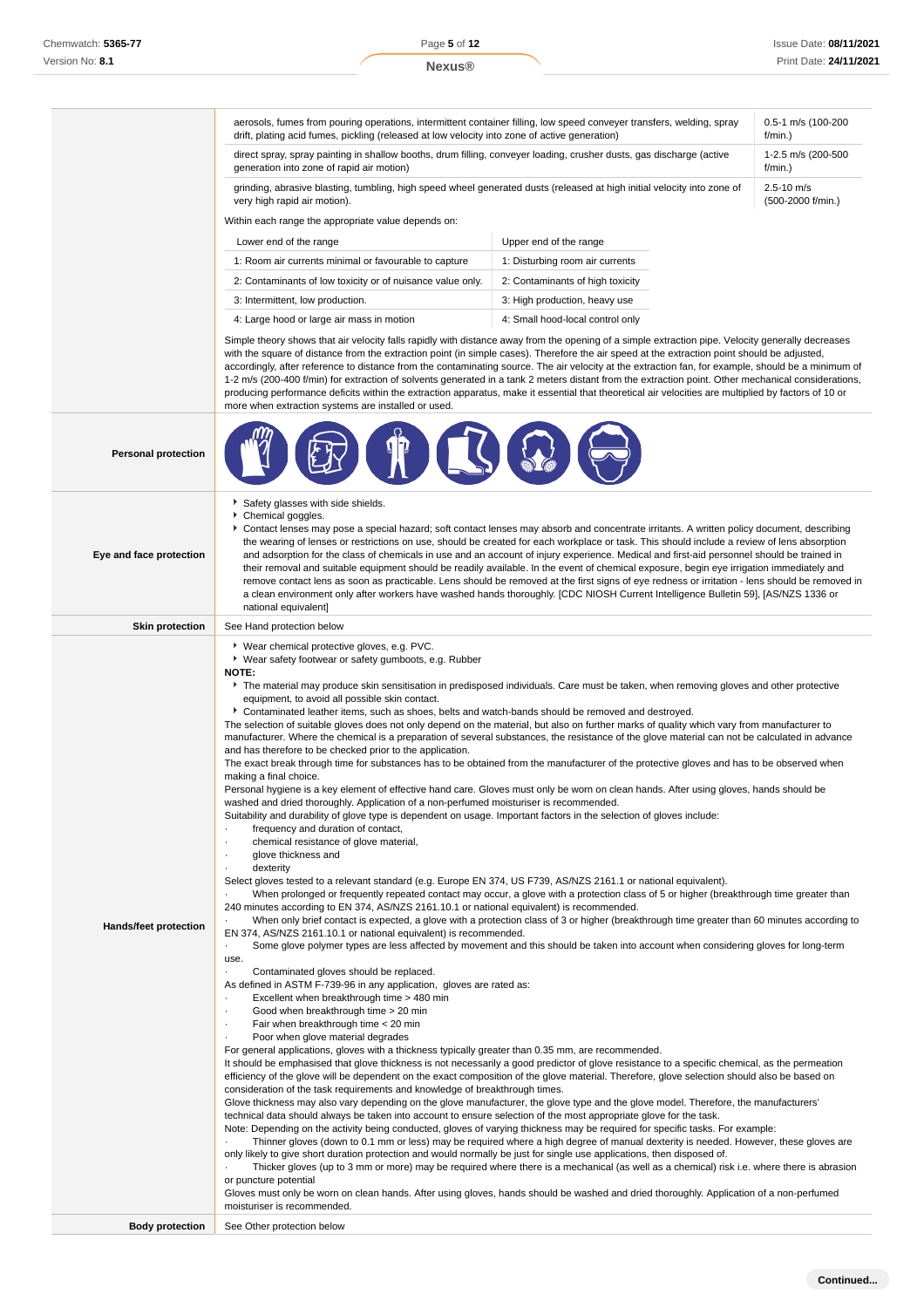| Other protection | • Overalls.<br>P.V.C apron.<br>▶ Barrier cream.<br>Skin cleansing cream.<br>▶ Eye wash unit. |
|------------------|----------------------------------------------------------------------------------------------|
|------------------|----------------------------------------------------------------------------------------------|

#### **Respiratory protection**

Type A Filter of sufficient capacity. (AS/NZS 1716 & 1715, EN 143:2000 & 149:2001, ANSI Z88 or national equivalent)

Selection of the Class and Type of respirator will depend upon the level of breathing zone contaminant and the chemical nature of the contaminant. Protection Factors (defined as the ratio of contaminant outside and inside the mask) may also be important.

| Required minimum protection factor | Maximum gas/vapour concentration present in air p.p.m. (by volume) | <b>Half-face Respirator</b> | <b>Full-Face Respirator</b> |
|------------------------------------|--------------------------------------------------------------------|-----------------------------|-----------------------------|
| up to 10                           | 1000                                                               | A-AUS / Class1              |                             |
| up to 50                           | 1000                                                               |                             | A-AUS / Class 1             |
| up to 50                           | 5000                                                               | Airline <sup>*</sup>        |                             |
| up to $100$                        | 5000                                                               |                             | $A-2$                       |
| up to $100$                        | 10000                                                              |                             | $A-3$                       |
| $100+$                             |                                                                    |                             | Airline**                   |

\* - Continuous Flow \*\* - Continuous-flow or positive pressure demand

A(All classes) = Organic vapours, B AUS or B1 = Acid gasses, B2 = Acid gas or hydrogen cyanide(HCN), B3 = Acid gas or hydrogen cyanide(HCN), E = Sulfur dioxide(SO2), G = Agricultural chemicals, K = Ammonia(NH3), Hg = Mercury, NO = Oxides of nitrogen, MB = Methyl bromide, AX = Low boiling point organic compounds(below 65 degC)

Cartridge respirators should never be used for emergency ingress or in areas of unknown vapour concentrations or oxygen content.

The wearer must be warned to leave the contaminated area immediately on detecting any odours through the respirator. The odour may indicate that the mask is not functioning properly, that the vapour concentration is too high, or that the mask is not properly fitted. Because of these limitations, only restricted use of cartridge respirators is considered appropriate.

Cartridge performance is affected by humidity. Cartridges should be changed after 2 hr of continuous use unless it is determined that the humidity is less than 75%, in which case, cartridges can be used for 4 hr. Used cartridges should be discarded daily, regardless of the length of time used

#### **SECTION 9 Physical and chemical properties**

**Information on basic physical and chemical properties**

| Appearance                                      | Pale tan suspension in liquid form; mixes with water. |                                            |                |
|-------------------------------------------------|-------------------------------------------------------|--------------------------------------------|----------------|
|                                                 |                                                       |                                            |                |
| <b>Physical state</b>                           | Liquid                                                | Relative density (Water = 1)               | 1.1            |
| Odour                                           | Not Available                                         | Partition coefficient n-octanol<br>/ water | Not Available  |
| <b>Odour threshold</b>                          | Not Available                                         | Auto-ignition temperature (°C)             | Not Available  |
| pH (as supplied)                                | $4.5 - 6.5$                                           | Decomposition temperature                  | Not Available  |
| Melting point / freezing point<br>(°C)          | Not Available                                         | Viscosity (cSt)                            | Not Available  |
| Initial boiling point and boiling<br>range (°C) | Not Available                                         | Molecular weight (g/mol)                   | Not Applicable |
| Flash point (°C)                                | >95                                                   | <b>Taste</b>                               | Not Available  |
| <b>Evaporation rate</b>                         | Not Available                                         | <b>Explosive properties</b>                | Not Available  |
| Flammability                                    | Not Applicable                                        | <b>Oxidising properties</b>                | Not Available  |
| Upper Explosive Limit (%)                       | Not Available                                         | Surface Tension (dyn/cm or<br>$mN/m$ )     | Not Available  |
| Lower Explosive Limit (%)                       | Not Available                                         | <b>Volatile Component (%vol)</b>           | Not Available  |
| Vapour pressure (kPa)                           | Not Available                                         | Gas group                                  | Not Available  |
| Solubility in water                             | Miscible                                              | pH as a solution (%)                       | Not Available  |
| Vapour density $(Air = 1)$                      | Not Available                                         | VOC g/L                                    | Not Available  |

#### **SECTION 10 Stability and reactivity**

| Reactivity                                 | See section 7                                                                                                                      |
|--------------------------------------------|------------------------------------------------------------------------------------------------------------------------------------|
| <b>Chemical stability</b>                  | Unstable in the presence of incompatible materials.<br>▶ Product is considered stable.<br>Hazardous polymerisation will not occur. |
| Possibility of hazardous<br>reactions      | See section 7                                                                                                                      |
| <b>Conditions to avoid</b>                 | See section 7                                                                                                                      |
| Incompatible materials                     | See section 7                                                                                                                      |
| <b>Hazardous decomposition</b><br>products | See section 5                                                                                                                      |

### **SECTION 11 Toxicological information**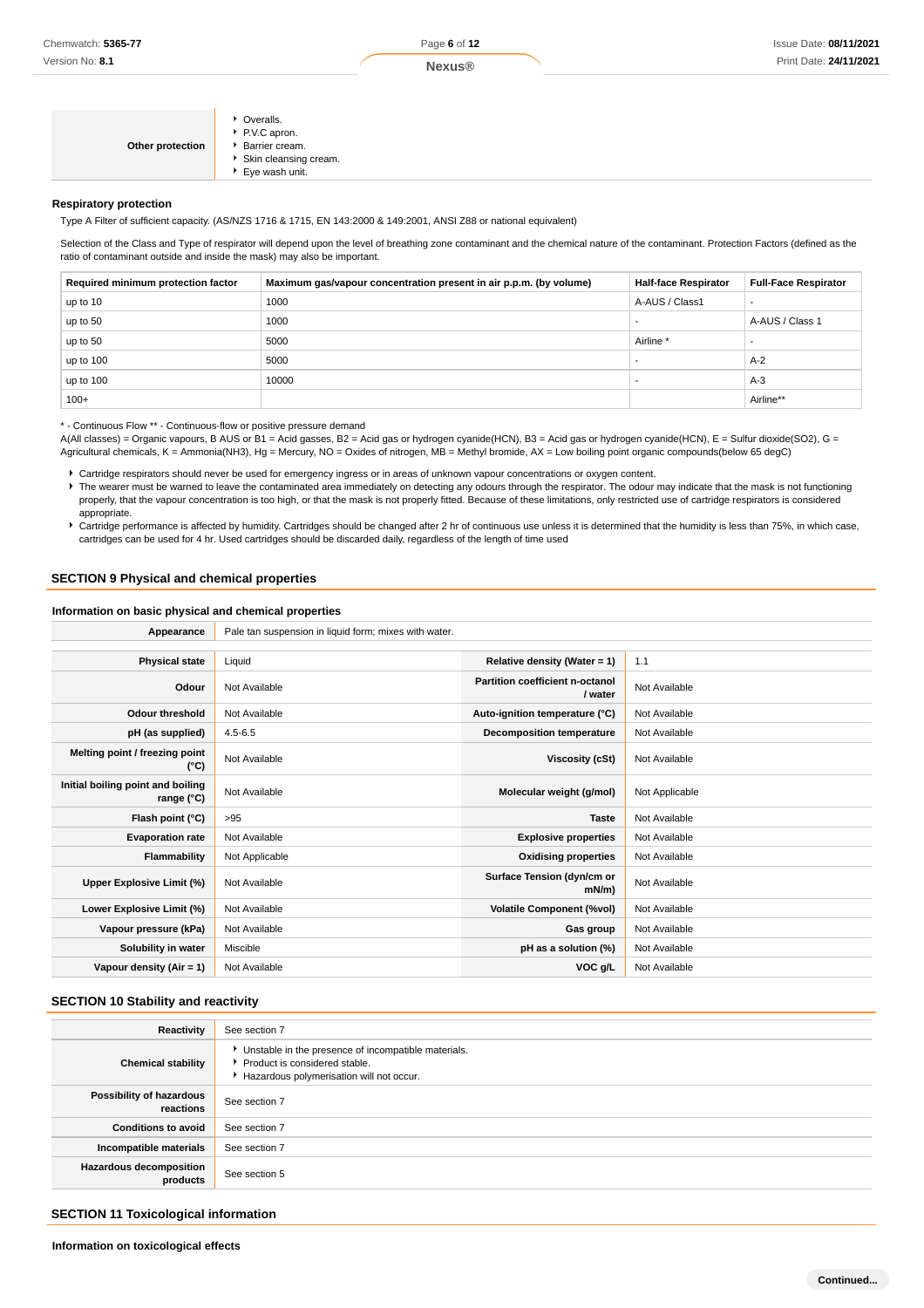| <b>Inhaled</b>      | Inhalation of vapours or aerosols (mists, fumes), generated by the material during the course of normal handling, may produce toxic effects.<br>Limited evidence exists that the substance may cause irreversible but non-lethal mutagenic effects following a single exposure.                                                                                                                                                                                                                                                                                                                                                                                                                                                                                                                                                                                                                                                                                                                                                                                                                                                                                                                                                                                                                                                                                                                                                                                                                                                                                                                                                                                                                                                                                                                                                                                                                                                                                                                                                                                                                                                                                                                                                                                                                                                                                                                                                                                                                                                                                                                                                                                                                                                                                                                                                                                                                                                                                                                         |                         |  |
|---------------------|---------------------------------------------------------------------------------------------------------------------------------------------------------------------------------------------------------------------------------------------------------------------------------------------------------------------------------------------------------------------------------------------------------------------------------------------------------------------------------------------------------------------------------------------------------------------------------------------------------------------------------------------------------------------------------------------------------------------------------------------------------------------------------------------------------------------------------------------------------------------------------------------------------------------------------------------------------------------------------------------------------------------------------------------------------------------------------------------------------------------------------------------------------------------------------------------------------------------------------------------------------------------------------------------------------------------------------------------------------------------------------------------------------------------------------------------------------------------------------------------------------------------------------------------------------------------------------------------------------------------------------------------------------------------------------------------------------------------------------------------------------------------------------------------------------------------------------------------------------------------------------------------------------------------------------------------------------------------------------------------------------------------------------------------------------------------------------------------------------------------------------------------------------------------------------------------------------------------------------------------------------------------------------------------------------------------------------------------------------------------------------------------------------------------------------------------------------------------------------------------------------------------------------------------------------------------------------------------------------------------------------------------------------------------------------------------------------------------------------------------------------------------------------------------------------------------------------------------------------------------------------------------------------------------------------------------------------------------------------------------------------|-------------------------|--|
| Ingestion           | Accidental ingestion of the material may be damaging to the health of the individual.<br>Limited evidence exists that the substance may cause irreversible but non-lethal mutagenic effects following a single exposure.                                                                                                                                                                                                                                                                                                                                                                                                                                                                                                                                                                                                                                                                                                                                                                                                                                                                                                                                                                                                                                                                                                                                                                                                                                                                                                                                                                                                                                                                                                                                                                                                                                                                                                                                                                                                                                                                                                                                                                                                                                                                                                                                                                                                                                                                                                                                                                                                                                                                                                                                                                                                                                                                                                                                                                                |                         |  |
| <b>Skin Contact</b> | Evidence exists, or practical experience predicts, that the material either produces inflammation of the skin in a substantial number of individuals<br>following direct contact, and/or produces significant inflammation when applied to the healthy intact skin of animals, for up to four hours, such<br>inflammation being present twenty-four hours or more after the end of the exposure period. Skin irritation may also be present after prolonged or<br>repeated exposure; this may result in a form of contact dermatitis (nonallergic). The dermatitis is often characterised by skin redness (erythema)<br>and swelling (oedema) which may progress to blistering (vesiculation), scaling and thickening of the epidermis. At the microscopic level there<br>may be intercellular oedema of the spongy layer of the skin (spongiosis) and intracellular oedema of the epidermis.<br>Open cuts, abraded or irritated skin should not be exposed to this material<br>Entry into the blood-stream through, for example, cuts, abrasions, puncture wounds or lesions, may produce systemic injury with harmful effects.<br>Examine the skin prior to the use of the material and ensure that any external damage is suitably protected.                                                                                                                                                                                                                                                                                                                                                                                                                                                                                                                                                                                                                                                                                                                                                                                                                                                                                                                                                                                                                                                                                                                                                                                                                                                                                                                                                                                                                                                                                                                                                                                                                                                                                                                                                        |                         |  |
| Eye                 | When applied to the eye(s) of animals, the material produces severe ocular lesions which are present twenty-four hours or more after instillation.                                                                                                                                                                                                                                                                                                                                                                                                                                                                                                                                                                                                                                                                                                                                                                                                                                                                                                                                                                                                                                                                                                                                                                                                                                                                                                                                                                                                                                                                                                                                                                                                                                                                                                                                                                                                                                                                                                                                                                                                                                                                                                                                                                                                                                                                                                                                                                                                                                                                                                                                                                                                                                                                                                                                                                                                                                                      |                         |  |
| <b>Chronic</b>      | Practical experience shows that skin contact with the material is capable either of inducing a sensitisation reaction in a substantial number of<br>individuals, and/or of producing a positive response in experimental animals.<br>Substances that can cause occupational asthma (also known as asthmagens and respiratory sensitisers) can induce a state of specific airway<br>hyper-responsiveness via an immunological, irritant or other mechanism. Once the airways have become hyper-responsive, further exposure to<br>the substance, sometimes even to tiny quantities, may cause respiratory symptoms. These symptoms can range in severity from a runny nose to<br>asthma. Not all workers who are exposed to a sensitiser will become hyper-responsive and it is impossible to identify in advance who are likely to<br>become hyper-responsive.<br>Substances than can cuase occupational asthma should be distinguished from substances which may trigger the symptoms of asthma in people<br>with pre-existing air-way hyper-responsiveness. The latter substances are not classified as asthmagens or respiratory sensitisers<br>Wherever it is reasonably practicable, exposure to substances that can cuase occupational asthma should be prevented. Where this is not<br>possible the primary aim is to apply adequate standards of control to prevent workers from becoming hyper-responsive.<br>Activities giving rise to short-term peak concentrations should receive particular attention when risk management is being considered. Health<br>surveillance is appropriate for all employees exposed or liable to be exposed to a substance which may cause occupational asthma and there<br>should be appropriate consultation with an occupational health professional over the degree of risk and level of surveillance.<br>Serious damage (clear functional disturbance or morphological change which may have toxicological significance) is likely to be caused by<br>repeated or prolonged exposure. As a rule the material produces, or contains a substance which produces severe lesions. Such damage may<br>become apparent following direct application in subchronic (90 day) toxicity studies or following sub-acute (28 day) or chronic (two-year) toxicity<br>tests.<br>Exposure to the material may cause concerns for humans owing to possible developmental toxic effects, generally on the basis that results in<br>appropriate animal studies provide strong suspicion of developmental toxicity in the absence of signs of marked maternal toxicity, or at around<br>the same dose levels as other toxic effects but which are not a secondary non-specific consequence of other toxic effects.<br>Limited evidence suggests that repeated or long-term occupational exposure may produce cumulative health effects involving organs or<br>biochemical systems.<br>Harmful: danger of serious damage to health by prolonged exposure through inhalation. |                         |  |
|                     | <b>TOXICITY</b>                                                                                                                                                                                                                                                                                                                                                                                                                                                                                                                                                                                                                                                                                                                                                                                                                                                                                                                                                                                                                                                                                                                                                                                                                                                                                                                                                                                                                                                                                                                                                                                                                                                                                                                                                                                                                                                                                                                                                                                                                                                                                                                                                                                                                                                                                                                                                                                                                                                                                                                                                                                                                                                                                                                                                                                                                                                                                                                                                                                         | <b>IRRITATION</b>       |  |
| <b>Nexus®</b>       | Not Available                                                                                                                                                                                                                                                                                                                                                                                                                                                                                                                                                                                                                                                                                                                                                                                                                                                                                                                                                                                                                                                                                                                                                                                                                                                                                                                                                                                                                                                                                                                                                                                                                                                                                                                                                                                                                                                                                                                                                                                                                                                                                                                                                                                                                                                                                                                                                                                                                                                                                                                                                                                                                                                                                                                                                                                                                                                                                                                                                                                           | Not Available           |  |
|                     | <b>TOXICITY</b>                                                                                                                                                                                                                                                                                                                                                                                                                                                                                                                                                                                                                                                                                                                                                                                                                                                                                                                                                                                                                                                                                                                                                                                                                                                                                                                                                                                                                                                                                                                                                                                                                                                                                                                                                                                                                                                                                                                                                                                                                                                                                                                                                                                                                                                                                                                                                                                                                                                                                                                                                                                                                                                                                                                                                                                                                                                                                                                                                                                         | <b>IRRITATION</b>       |  |
|                     | dermal (rat) LD50: >200 mg/kg $^{[2]}$                                                                                                                                                                                                                                                                                                                                                                                                                                                                                                                                                                                                                                                                                                                                                                                                                                                                                                                                                                                                                                                                                                                                                                                                                                                                                                                                                                                                                                                                                                                                                                                                                                                                                                                                                                                                                                                                                                                                                                                                                                                                                                                                                                                                                                                                                                                                                                                                                                                                                                                                                                                                                                                                                                                                                                                                                                                                                                                                                                  | Eye (rabbit): SEVERE *  |  |
| fluazinam           | Inhalation(Rat) LC50; 0.47 mg/L4h <sup>[2]</sup>                                                                                                                                                                                                                                                                                                                                                                                                                                                                                                                                                                                                                                                                                                                                                                                                                                                                                                                                                                                                                                                                                                                                                                                                                                                                                                                                                                                                                                                                                                                                                                                                                                                                                                                                                                                                                                                                                                                                                                                                                                                                                                                                                                                                                                                                                                                                                                                                                                                                                                                                                                                                                                                                                                                                                                                                                                                                                                                                                        | Skin (rabbit): SEVERE * |  |
|                     |                                                                                                                                                                                                                                                                                                                                                                                                                                                                                                                                                                                                                                                                                                                                                                                                                                                                                                                                                                                                                                                                                                                                                                                                                                                                                                                                                                                                                                                                                                                                                                                                                                                                                                                                                                                                                                                                                                                                                                                                                                                                                                                                                                                                                                                                                                                                                                                                                                                                                                                                                                                                                                                                                                                                                                                                                                                                                                                                                                                                         |                         |  |

|             | Oral(Rat) LD50; >5000 mg/kg <sup>[2]</sup>           |                                 |
|-------------|------------------------------------------------------|---------------------------------|
|             | <b>TOXICITY</b>                                      | <b>IRRITATION</b>               |
|             | dermal (rat) LD50: $>5000$ mg/kg <sup>[2]</sup>      | Eye (rabbit): non-irritating *  |
| fludioxonil | Inhalation(Rat) LC50; $>0.003$ mg/L4h <sup>[2]</sup> | Skin (rabbit): non-irritating * |
|             | Oral(Rat) LD50; >5000 mg/kg <sup>[2]</sup>           |                                 |
|             |                                                      |                                 |

**Legend:** 1. Value obtained from Europe ECHA Registered Substances - Acute toxicity 2.\* Value obtained from manufacturer's SDS. Unless otherwise specified data extracted from RTECS - Register of Toxic Effect of chemical Substances

ADI: 0.004 mg/kg/day NOEL: 0.4 mg/kg/day Patch testing on 10 volunteers showed that the product caused a type IV allergic reation. Symptoms observed include localised swelling itchiness and red spots in affected skin regions. Once exposure had stopped full recovery occurs within a short period of time. \* NuFarm NZ SDS Shirlan Sensitising in guinea pig assay

The following information refers to contact allergens as a group and may not be specific to this product.

**FLUAZINAM**

Contact allergies quickly manifest themselves as contact eczema, more rarely as urticaria or Quincke's oedema. The pathogenesis of contact eczema involves a cell-mediated (T lymphocytes) immune reaction of the delayed type. Other allergic skin reactions, e.g. contact urticaria, involve antibody-mediated immune reactions. The significance of the contact allergen is not simply determined by its sensitisation potential: the distribution of the substance and the opportunities for contact with it are equally important. A weakly sensitising substance which is widely distributed can be a more important allergen than one with stronger sensitising potential with which few individuals come into contact. From a clinical point of view, substances are noteworthy if they produce an allergic test reaction in more than 1% of the persons tested. Substances that interfere with oxidative phosphorylation could produce severe side effects. Even though there are marketed drugs that inhibit mitochondrial activity, three of these drugs have been withdrawn by the U.S. Food and Drug Administration since 1994 due to mitochondrial side effects. Although cells can tolerate diminished mitochondrial activity as long as a minimal capacity is maintained, a loss of mitochondrial function

can make cells increasingly unable to respond to other stress factors that eventually results in necrosis or apoptosis, depending on the rate of decline. Mitochondrial impairment (mitotoxicity) typically affects tissues with higher aerobic activity, such as the kidney or heart, or the liver, which is exposed to higher concentrations of drugs. Besides these tissue-specific effects, mitochondrially-toxic compounds are more likely to display drug-drug interactions. The disruption of cell function that accompanies mitotoxicity can cause both mild and severe problems in people. The most commonly observed

symptom is muscle weakness, or myopathy. Others include peripheral neuropathy (numbness in the fingers and toes) and pancreatitis (inflammation of the pancreas), with the most severe being lactic acidosis, in which a build-up of lactic acid in the tissues of the body leads to loss of energy, organ failure, and eventually death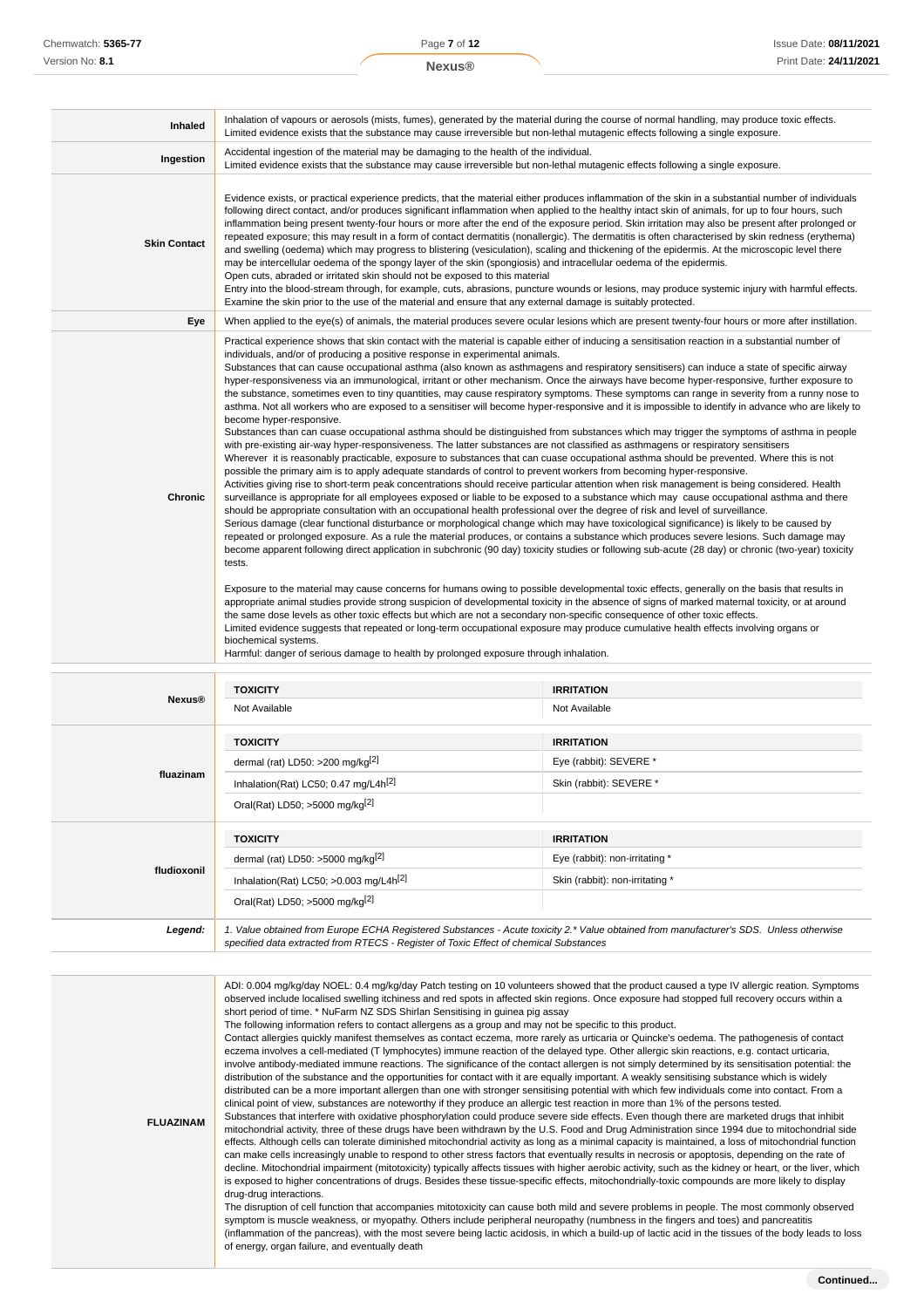|                                             | These effects are often revealed in large phase III trials, because for rare occurrences, statistically more than 10,000 patients would have to be<br>exposed before the probability of the event occurring becomes significant.                                                                                                                                                                                                                                                                                                                                                                                                                                                                                                                                                                                                                                                                                                                                                                                                                               |                                 |                                                                                                    |
|---------------------------------------------|----------------------------------------------------------------------------------------------------------------------------------------------------------------------------------------------------------------------------------------------------------------------------------------------------------------------------------------------------------------------------------------------------------------------------------------------------------------------------------------------------------------------------------------------------------------------------------------------------------------------------------------------------------------------------------------------------------------------------------------------------------------------------------------------------------------------------------------------------------------------------------------------------------------------------------------------------------------------------------------------------------------------------------------------------------------|---------------------------------|----------------------------------------------------------------------------------------------------|
| <b>FLUDIOXONIL</b>                          | ADI: 0.055 mg/kg b.w. * Toxicity Class WHO III * Non-sensitising to skin (guinea pigs) * NOEL (1 y) for dogs 100 ppm (5.5 mg/kg b.w. daily). *<br>Impaired liver function tests, change in liver weight, changes in kidney tubules, gastrointestinal changes, kidney/ ureter/ bladder changes,<br>diarrhoea, changes in blood serum composition recorded.<br>Exposure to the material may result in a possible risk of irreversible effects. The material may produce mutagenic effects in man. This concern is<br>raised, generally, on the basis of<br>appropriate studies with similar materials using mammalian somatic cells in vivo. Such findings are often supported by positive results from in<br>vitro mutagenicity studies.<br>NOTE: Substance has been shown to be mutagenic in at least one assay, or belongs to a family of chemicals producing damage or change to<br>cellular DNA.<br>[* The Pesticides Manual, Incorporating The Agrochemicals Handbook, 10th Edition, Editor Clive Tomlin, 1994, British Crop Protection<br><b>Councill</b> |                                 |                                                                                                    |
| <b>Acute Toxicity</b>                       | ✔                                                                                                                                                                                                                                                                                                                                                                                                                                                                                                                                                                                                                                                                                                                                                                                                                                                                                                                                                                                                                                                              | Carcinogenicity                 | ×                                                                                                  |
| <b>Skin Irritation/Corrosion</b>            | ×                                                                                                                                                                                                                                                                                                                                                                                                                                                                                                                                                                                                                                                                                                                                                                                                                                                                                                                                                                                                                                                              | Reproductivity                  | ✔                                                                                                  |
| <b>Serious Eye Damage/Irritation</b>        | ✔                                                                                                                                                                                                                                                                                                                                                                                                                                                                                                                                                                                                                                                                                                                                                                                                                                                                                                                                                                                                                                                              | <b>STOT - Single Exposure</b>   | ×                                                                                                  |
| <b>Respiratory or Skin</b><br>sensitisation | $\checkmark$                                                                                                                                                                                                                                                                                                                                                                                                                                                                                                                                                                                                                                                                                                                                                                                                                                                                                                                                                                                                                                                   | <b>STOT - Repeated Exposure</b> | ັ                                                                                                  |
| <b>Mutagenicity</b>                         | ×                                                                                                                                                                                                                                                                                                                                                                                                                                                                                                                                                                                                                                                                                                                                                                                                                                                                                                                                                                                                                                                              | <b>Aspiration Hazard</b>        | ×                                                                                                  |
|                                             |                                                                                                                                                                                                                                                                                                                                                                                                                                                                                                                                                                                                                                                                                                                                                                                                                                                                                                                                                                                                                                                                | Legend:                         | $\blacktriangleright$ - Data either not available or does not fill the criteria for classification |

 $\blacktriangleright$  – Data either not available to make classification

## **SECTION 12 Ecological information**

#### **Toxicity**

| <b>Nexus®</b> | Endpoint         | <b>Test Duration (hr)</b> | <b>Species</b>                | Value               | Source           |
|---------------|------------------|---------------------------|-------------------------------|---------------------|------------------|
|               | Not<br>Available | Not Available             | Not Available                 | Not<br>Available    | Not<br>Available |
|               | Endpoint         | <b>Test Duration (hr)</b> | <b>Species</b>                | Value               | <b>Source</b>    |
|               | EC50(ECx)        | 96h                       | Algae or other aquatic plants | 0.001-325800mg/L    | 4                |
| fluazinam     | LC50             | 96h                       | Fish                          | $0.06 - 0.101$ mg/L | 4                |
|               | EC50             | 48h                       | Crustacea                     | 0.253-0.402mg/L     | 4                |
|               | <b>EC50</b>      | 96h                       | Algae or other aquatic plants | 0.001-325800mg/L    | 4                |
| fludioxonil   | Endpoint         | <b>Test Duration (hr)</b> | <b>Species</b>                | Value               | <b>Source</b>    |
|               | LC50             | 96h                       | Fish                          | $0.38 - 0.69$ mg/L  | 4                |
|               | <b>EC50</b>      | 48h                       | Crustacea                     | $0.75 - 1.01$ mg/L  | 4                |
|               | NOEC(ECx)        | 672h                      | Crustacea                     | $<$ 0.005mg/L       | 4                |
|               | <b>EC50</b>      | 96h                       | Algae or other aquatic plants | 0.205-0.357mg/L     | 4                |

V3.12 (QSAR) - Aquatic Toxicity Data (Estimated) 4. US EPA, Ecotox database - Aquatic Toxicity Data 5. ECETOC Aquatic Hazard Assessment Data 6. NITE (Japan) - Bioconcentration Data 7. METI (Japan) - Bioconcentration Data 8. Vendor Data

Very toxic to aquatic organisms, may cause long-term adverse effects in the aquatic environment.

Do NOT allow product to come in contact with surface waters or to intertidal areas below the mean high water mark. Do not contaminate water when cleaning equipment or disposing of equipment wash-waters.

Wastes resulting from use of the product must be disposed of on site or at approved waste sites.

**DO NOT** discharge into sewer or waterways.

### **Persistence and degradability**

| Ingredient | Persistence: Water/Soil | <b>Persistence: Air</b> |
|------------|-------------------------|-------------------------|
| fluazinam  | <b>HIGH</b>             | HIGH                    |
| fludioxoni | <b>HIGH</b>             | <b>HIGH</b>             |

#### **Bioaccumulative potential**

| Ingredient  | <b>Bioaccumulation</b>     |
|-------------|----------------------------|
| fluazinam   | HIGH (LogKOW = 5.8477)     |
| fludioxonil | $MEDIUM (LogKOW = 4.0108)$ |

#### **Mobility in soil**

| Ingredient  | Mobility         |
|-------------|------------------|
| fluazinam   | 371700<br>ਂ =ਾ   |
| fludioxonil | LOW (KOC = 1551) |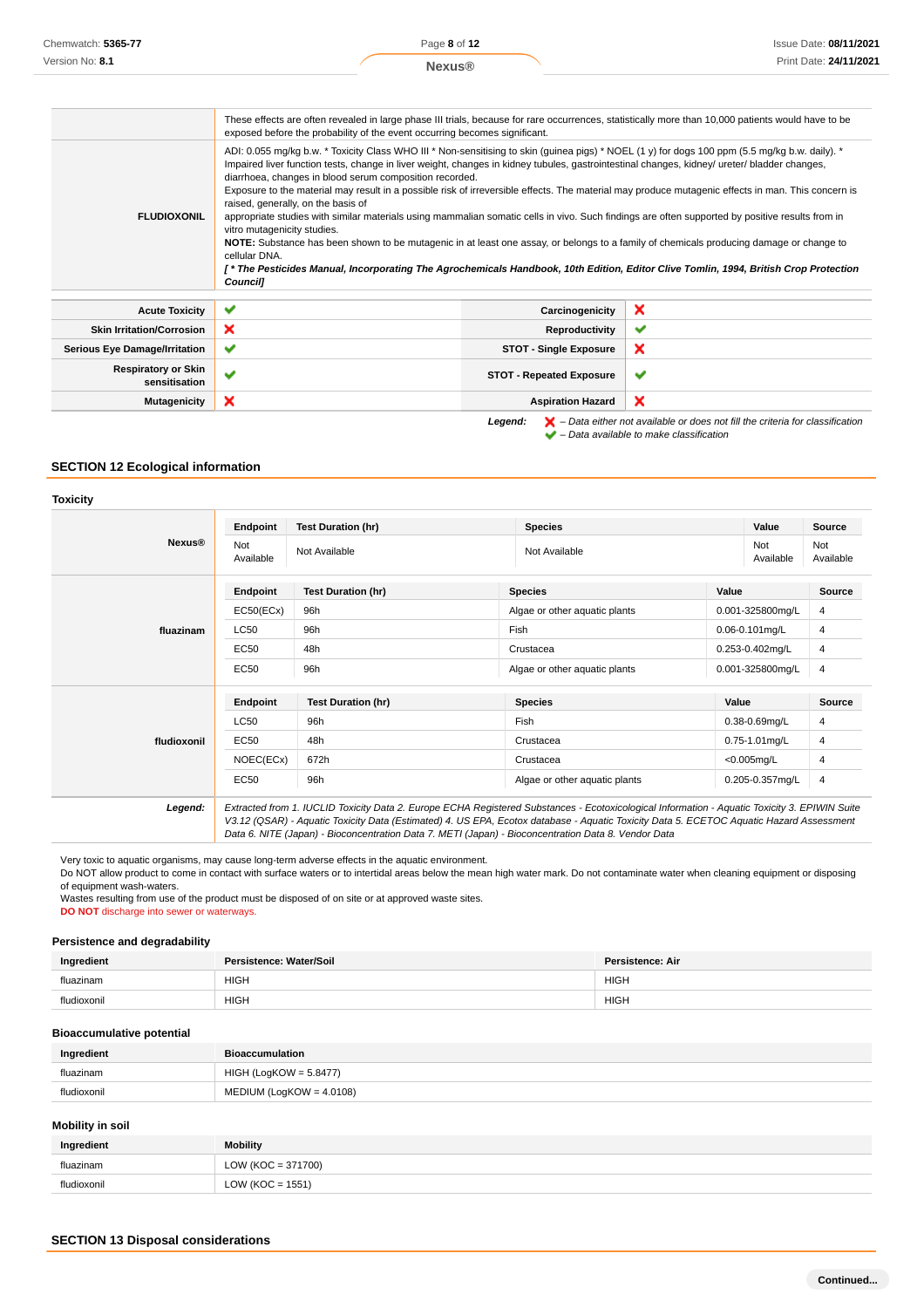#### **Waste treatment methods**

| Containers may still present a chemical hazard/ danger when empty.<br>Return to supplier for reuse/ recycling if possible.<br>Otherwise:<br>If container can not be cleaned sufficiently well to ensure that residuals do not remain or if the container cannot be used to store the same<br>product, then puncture containers, to prevent re-use, and bury at an authorised landfill.<br>▶ Where possible retain label warnings and SDS and observe all notices pertaining to the product.<br>Legislation addressing waste disposal requirements may differ by country, state and/ or territory. Each user must refer to laws operating in their<br>area. In some areas, certain wastes must be tracked.<br>A Hierarchy of Controls seems to be common - the user should investigate:<br>Reduction<br>Reuse<br>$\triangleright$ Recycling<br>Product / Packaging disposal<br>Disposal (if all else fails)<br>This material may be recycled if unused, or if it has not been contaminated so as to make it unsuitable for its intended use. If it has been<br>contaminated, it may be possible to reclaim the product by filtration, distillation or some other means. Shelf life considerations should also be<br>applied in making decisions of this type. Note that properties of a material may change in use, and recycling or reuse may not always be<br>appropriate.<br>DO NOT allow wash water from cleaning or process equipment to enter drains.<br>It may be necessary to collect all wash water for treatment before disposal.<br>In all cases disposal to sewer may be subject to local laws and regulations and these should be considered first.<br>• Where in doubt contact the responsible authority.<br>▶ Recycle wherever possible or consult manufacturer for recycling options.<br>Consult State Land Waste Authority for disposal.<br>Bury or incinerate residue at an approved site. |                                                                          |
|-------------------------------------------------------------------------------------------------------------------------------------------------------------------------------------------------------------------------------------------------------------------------------------------------------------------------------------------------------------------------------------------------------------------------------------------------------------------------------------------------------------------------------------------------------------------------------------------------------------------------------------------------------------------------------------------------------------------------------------------------------------------------------------------------------------------------------------------------------------------------------------------------------------------------------------------------------------------------------------------------------------------------------------------------------------------------------------------------------------------------------------------------------------------------------------------------------------------------------------------------------------------------------------------------------------------------------------------------------------------------------------------------------------------------------------------------------------------------------------------------------------------------------------------------------------------------------------------------------------------------------------------------------------------------------------------------------------------------------------------------------------------------------------------------------------------------------------------------------------------------------------------------------------|--------------------------------------------------------------------------|
|                                                                                                                                                                                                                                                                                                                                                                                                                                                                                                                                                                                                                                                                                                                                                                                                                                                                                                                                                                                                                                                                                                                                                                                                                                                                                                                                                                                                                                                                                                                                                                                                                                                                                                                                                                                                                                                                                                             | Recycle containers if possible, or dispose of in an authorised landfill. |

Ensure that the hazardous substance is disposed in accordance with the Hazardous Substances (Disposal) Notice 2017

#### **Disposal Requirements**

Packages that have been in direct contact with the hazardous substance must be only disposed if the hazardous substance was appropriately removed and cleaned out from the package. The package must be disposed according to the manufacturer's directions taking into account the material it is made of. Packages which hazardous content have been appropriately treated and removed may be recycled.

The hazardous substance must only be disposed if it has been treated by a method that changed the characteristics or composition of the substance and it is no longer hazardous. Only dispose to the environment if a tolerable exposure limit has been set for the substance.

Only deposit the hazardous substance into or onto a landfill or sewage facility or incinerator, where the hazardous substance can be handled and treated appropriately.

### **SECTION 14 Transport information**



#### **Land transport (UN)**

| UN number                    | 3082                                    |                                                                                          |  |
|------------------------------|-----------------------------------------|------------------------------------------------------------------------------------------|--|
| UN proper shipping name      |                                         | ENVIRONMENTALLY HAZARDOUS SUBSTANCE, LIQUID, N.O.S. (contains fluazinam and fludioxonil) |  |
| Transport hazard class(es)   | Class<br>9<br>Subrisk<br>Not Applicable |                                                                                          |  |
| Packing group                | Ш                                       |                                                                                          |  |
| <b>Environmental hazard</b>  | Environmentally hazardous               |                                                                                          |  |
| Special precautions for user | Special provisions<br>Limited quantity  | 274; 331; 335; 375<br>5L                                                                 |  |

### **Air transport (ICAO-IATA / DGR)**

| UN number                   | 3082                                                                    |                                                                                            |  |  |
|-----------------------------|-------------------------------------------------------------------------|--------------------------------------------------------------------------------------------|--|--|
| UN proper shipping name     |                                                                         | Environmentally hazardous substance, liquid, n.o.s. * (contains fluazinam and fludioxonil) |  |  |
| Transport hazard class(es)  | <b>ICAO/IATA Class</b><br><b>ICAO / IATA Subrisk</b><br><b>ERG Code</b> | 9<br>Not Applicable<br>9L                                                                  |  |  |
| Packing group               | Ш                                                                       |                                                                                            |  |  |
| <b>Environmental hazard</b> | Environmentally hazardous                                               |                                                                                            |  |  |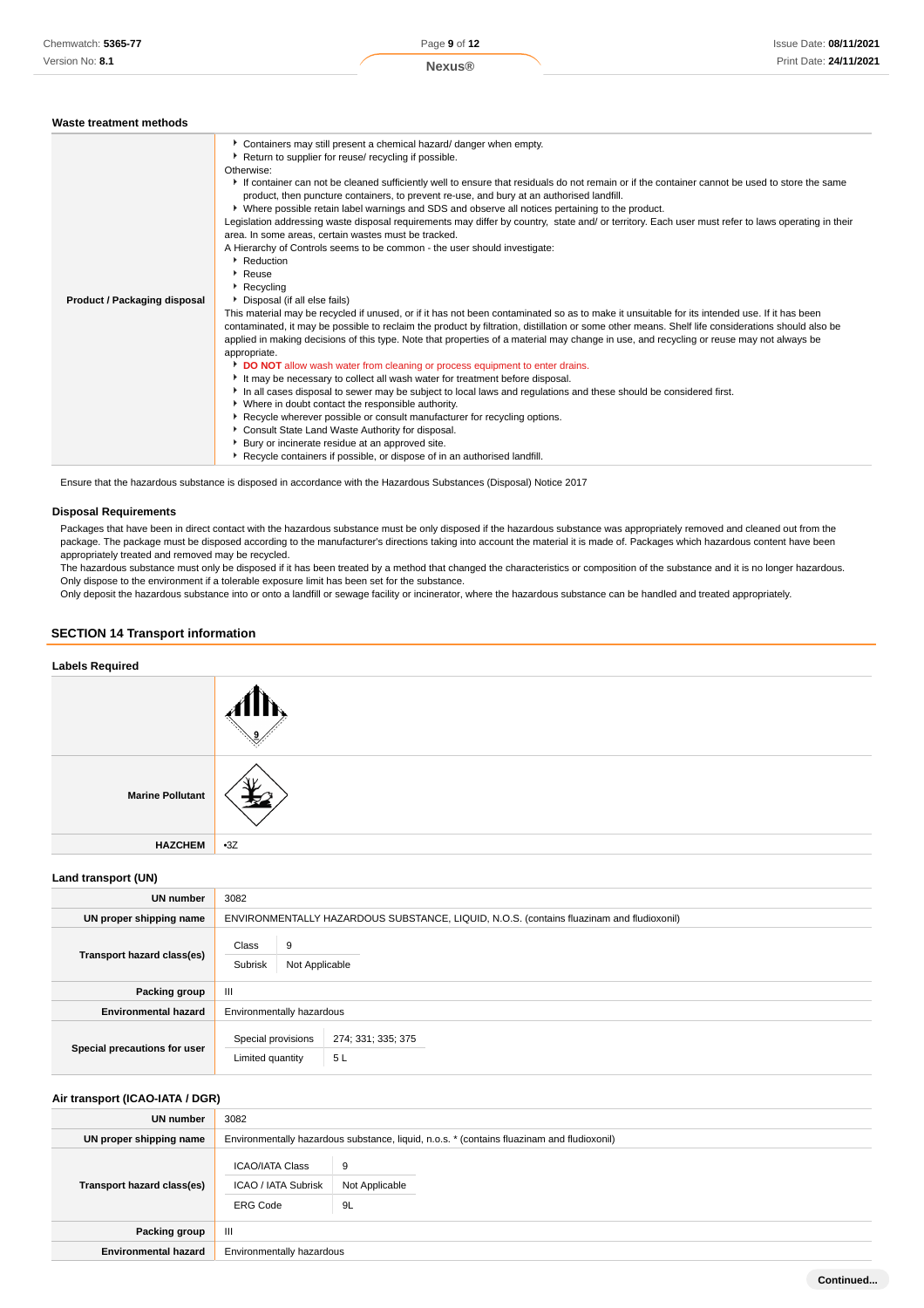|                              | Special provisions                                        | A97 A158 A197 A215 |
|------------------------------|-----------------------------------------------------------|--------------------|
|                              | Cargo Only Packing Instructions                           | 964                |
| Special precautions for user | Cargo Only Maximum Qty / Pack                             | 450 L              |
|                              | Passenger and Cargo Packing Instructions                  | 964                |
|                              | Passenger and Cargo Maximum Qty / Pack                    | 450 L              |
|                              | Passenger and Cargo Limited Quantity Packing Instructions | Y964               |
|                              | Passenger and Cargo Limited Maximum Qty / Pack            | 30 kg G            |

### **Sea transport (IMDG-Code / GGVSee)**

| UN number                    | 3082                                                                 |                                                                                          |
|------------------------------|----------------------------------------------------------------------|------------------------------------------------------------------------------------------|
| UN proper shipping name      |                                                                      | ENVIRONMENTALLY HAZARDOUS SUBSTANCE, LIQUID, N.O.S. (contains fluazinam and fludioxonil) |
| Transport hazard class(es)   | <b>IMDG Class</b><br><b>IMDG Subrisk</b>                             | 9<br>Not Applicable                                                                      |
| Packing group                | Ш                                                                    |                                                                                          |
| <b>Environmental hazard</b>  | <b>Marine Pollutant</b>                                              |                                                                                          |
| Special precautions for user | <b>EMS Number</b><br>Special provisions<br><b>Limited Quantities</b> | $F-A$ , S-F<br>274 335 969<br>5 L                                                        |

**Transport in bulk according to Annex II of MARPOL and the IBC code** Not Applicable

#### **Transport in bulk in accordance with MARPOL Annex V and the IMSBC Code**

| <b>Product name</b> | Group         |
|---------------------|---------------|
| fluazinam           | Not Available |
| fludioxonil         | Not Available |

#### **Transport in bulk in accordance with the ICG Code**

| <b>Product name</b> | <b>Ship Type</b> |
|---------------------|------------------|
| fluazinam           | Not Available    |
| fludioxonil         | Not Available    |
|                     |                  |

### **SECTION 15 Regulatory information**

#### **Safety, health and environmental regulations / legislation specific for the substance or mixture**

This substance is to be managed using the conditions specified in an applicable Group Standard

| <b>HSF</b><br>uu |         |
|------------------|---------|
| $\sim$<br>-<br>. | いへ<br>. |

Please refer to Section 8 of the SDS for any applicable tolerable exposure limit or Section 12 for environmental exposure limit.

#### I **fluazinam is found on the following regulatory lists**

New Zealand Approved Hazardous Substances with controls

New Zealand Hazardous Substances and New Organisms (HSNO) Act - Classification of Chemicals

#### Т **fludioxonil is found on the following regulatory lists**

New Zealand Approved Hazardous Substances with controls New Zealand Hazardous Substances and New Organisms (HSNO) Act - Classification of Chemicals

New Zealand Hazardous Substances and New Organisms (HSNO) Act - Classification of Chemicals - Classification Data New Zealand Inventory of Chemicals (NZIoC)

New Zealand Hazardous Substances and New Organisms (HSNO) Act - Classification of Chemicals - Classification Data New Zealand Inventory of Chemicals (NZIoC)

#### **Hazardous Substance Location**

Subject to the Health and Safety at Work (Hazardous Substances) Regulations 2017.

| <b>Hazard Class</b> | ntities<br>.   |
|---------------------|----------------|
| Not Applicable      | Not Applicable |
|                     |                |

### **Certified Handler**

Subject to Part 4 of the Health and Safety at Work (Hazardous Substances) Regulations 2017.

| <b>Class of substance</b> | <b>Quantities</b> |
|---------------------------|-------------------|
| Not Applicable            | Not Applicable    |
|                           |                   |

Refer Group Standards for further information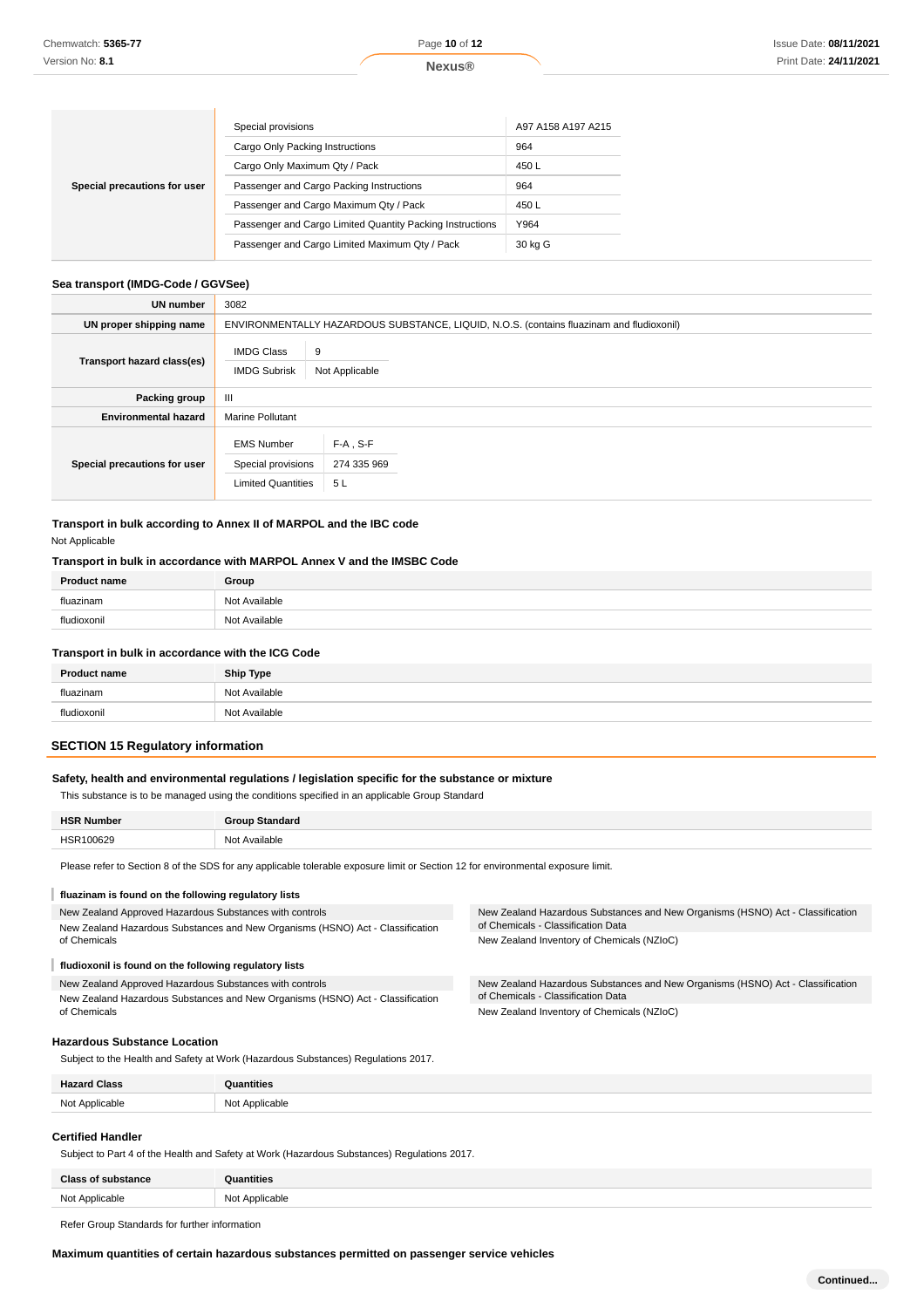| Chemwatch: 5365-77 | Page 11 of 12 | Issue Date: 08/11/2021 |
|--------------------|---------------|------------------------|
| Version No: 8.1    | <b>Nexus®</b> | Print Date: 24/11/2021 |

Subject to Regulation 13.14 of the Health and Safety at Work (Hazardous Substances) Regulations 2017.

| <b>Hazard Class</b> | Gas (aggregate water capacity in mL) | Liquid (L) | Solid (kg) | Maximum quantity per package for each classification |
|---------------------|--------------------------------------|------------|------------|------------------------------------------------------|
| 6.5A or 6.5B        | 120                                  |            |            |                                                      |

### **Tracking Requirements**

Not Applicable

#### **National Inventory Status**

| <b>National Inventory</b>                          | <b>Status</b>                                                                                                                                                                                     |
|----------------------------------------------------|---------------------------------------------------------------------------------------------------------------------------------------------------------------------------------------------------|
| Australia - AIIC / Australia<br>Non-Industrial Use | No (fluazinam; fludioxonil)                                                                                                                                                                       |
| Canada - DSL                                       | No (fluazinam; fludioxonil)                                                                                                                                                                       |
| Canada - NDSL                                      | No (fluazinam; fludioxonil)                                                                                                                                                                       |
| China - IECSC                                      | No (fluazinam)                                                                                                                                                                                    |
| Europe - EINEC / ELINCS / NLP                      | No (fluazinam; fludioxonil)                                                                                                                                                                       |
| Japan - ENCS                                       | No (fluazinam; fludioxonil)                                                                                                                                                                       |
| Korea - KECI                                       | Yes                                                                                                                                                                                               |
| New Zealand - NZIoC                                | Yes                                                                                                                                                                                               |
| Philippines - PICCS                                | No (fluazinam; fludioxonil)                                                                                                                                                                       |
| <b>USA - TSCA</b>                                  | No (fluazinam; fludioxonil)                                                                                                                                                                       |
| Taiwan - TCSI                                      | Yes                                                                                                                                                                                               |
| Mexico - INSQ                                      | Yes                                                                                                                                                                                               |
| Vietnam - NCI                                      | Yes                                                                                                                                                                                               |
| Russia - FBEPH                                     | No (fluazinam; fludioxonil)                                                                                                                                                                       |
| Legend:                                            | Yes = All CAS declared ingredients are on the inventory<br>No = One or more of the CAS listed ingredients are not on the inventory. These ingredients may be exempt or will require registration. |

### **SECTION 16 Other information**

| o.<br>$-1$ | 08/<br>1/2021<br>- - - |
|------------|------------------------|
|            | 161<br>ົດດາ<br>.       |

#### **SDS Version Summary**

| Version | Date of Update | <b>Sections Updated</b>       |
|---------|----------------|-------------------------------|
| .       | 12/12/2019     | Classification                |
| 8.1     | 08/11/2021     | Classification, Environmental |

#### **Other information**

Classification of the preparation and its individual components has drawn on official and authoritative sources as well as independent review by the Chemwatch Classification committee using available literature references.

The SDS is a Hazard Communication tool and should be used to assist in the Risk Assessment. Many factors determine whether the reported Hazards are Risks in the workplace or other settings. Risks may be determined by reference to Exposures Scenarios. Scale of use, frequency of use and current or available engineering controls must be considered.

#### **Definitions and abbreviations**

PC-TWA: Permissible Concentration-Time Weighted Average PC-STEL: Permissible Concentration-Short Term Exposure Limit IARC: International Agency for Research on Cancer ACGIH: American Conference of Governmental Industrial Hygienists STEL: Short Term Exposure Limit TEEL: Temporary Emergency Exposure Limit。 IDLH: Immediately Dangerous to Life or Health Concentrations ES: Exposure Standard OSF: Odour Safety Factor NOAEL :No Observed Adverse Effect Level LOAEL: Lowest Observed Adverse Effect Level TLV: Threshold Limit Value LOD: Limit Of Detection OTV: Odour Threshold Value BCF: BioConcentration Factors BEI: Biological Exposure Index AIIC: Australian Inventory of Industrial Chemicals DSL: Domestic Substances List NDSL: Non-Domestic Substances List IECSC: Inventory of Existing Chemical Substance in China EINECS: European INventory of Existing Commercial chemical Substances ELINCS: European List of Notified Chemical Substances NLP: No-Longer Polymers ENCS: Existing and New Chemical Substances Inventory KECI: Korea Existing Chemicals Inventory NZIoC: New Zealand Inventory of Chemicals PICCS: Philippine Inventory of Chemicals and Chemical Substances